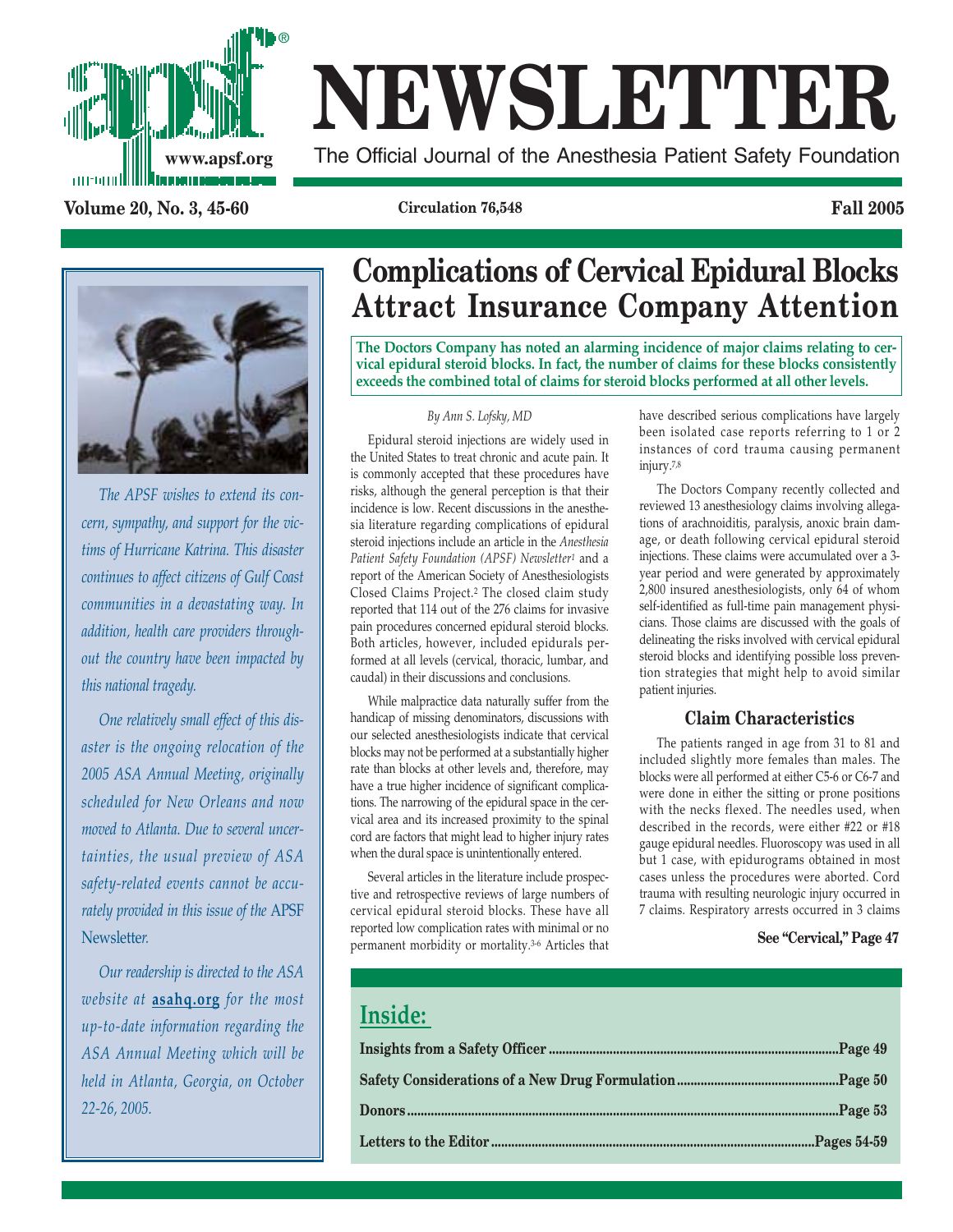

# *Supports APSF Research*

APSF gratefully acknowledges the support of **Anesthesia Healthcare Partners, Inc. (AHP)**  in funding a 2006 APSF Research Grant that will be designated the

# **APSF/AHP Research Award.**

As a "Sustaining Patron" the AHP contribution will also facilitate administrative support of ongoing APSF safety initiatives.

# *Check out our new and improved website at* www.apsf.org

- Grant Guidelines
- Search Engine
- Back Issues of Newsletter
- Safety Links
- Sponsor List
- Foundation Information

### *User-Friendly & Informative!*

**The APSF continues to accept and appreciate contributions.** 

*Please make checks payable to the APSF and mail donations to:*

**Anesthesia Patient Safety Foundation (APSF)** 520 N. Northwest Highway Park Ridge, IL 60068-2573



**The Anesthesia Patient Safety Foundation Newsletter** is the official publication of the nonprofit Anesthesia Patient Safety Foundation and is published quarterly at Wilmington, Delaware. Annual membership: Individual - \$100.00, Corporate - \$1,000.00. This and any additional contributions to the Foundation are tax deductible. © Copyright, Anesthesia Patient Safety Foundation, 2005.

The opinions expressed in this *Newsletter* are not necessarily those of the Anesthesia Patient Safety Foundation or its members or board of directors. Validity of opinions presented, drug dosages, accuracy, and completeness of content are not guaranteed by the APSF.

#### **APSF Executive Committee:**

Robert K. Stoelting, MD, President; Jeffrey B. Cooper, PhD, Executive Vice President; George A. Schapiro, Executive Vice President; David M. Gaba, MD, Secretary; Casey D. Blitt, MD, Treasurer; Sorin J. Brull, MD; Robert A. Caplan, MD; Nassib G. Chamoun; Robert C. Morell, MD; Michael A. Olympio, MD; Richard C. Prielipp, MD.

#### **Newsletter Editorial Board:**

Robert C. Morell, MD, Editor; Sorin J. Brull, MD; Joan Christie, MD; Jan Ehrenwerth, MD; John H. Eichhorn, MD; Regina King; Lorri A. Lee, MD ; Rodney C. Lester, PhD, CRNA; Glenn S. Murphy, MD; Denise O'Brien, BSN, RN; Karen Posner, PhD; Keith Ruskin, MD; Wilson Somerville, PhD; Jeffery Vender, MD.

Address all *general, membership, and subscription* correspondence to:

**Administrator, Deanna Walker Anesthesia Patient Safety Foundation Building One, Suite Two 8007 South Meridian Street Indianapolis, IN 46217-2922**

**e-mail address: apsfoffice@aol.com**

#### **FAX: (317) 888-1482**

Address *Newsletter* editorial comments, questions, letters, and suggestions to:

**Robert C. Morell, MD Editor,** *APSF Newsletter*

*c/o Addie Larimore, Editorial Assistant* **Department of Anesthesiology Wake Forest University School of Medicine 9th Floor CSB Medical Center Boulevard Winston-Salem, NC 27157-1009**

**e-mail: apsfeditor@yahoo.com**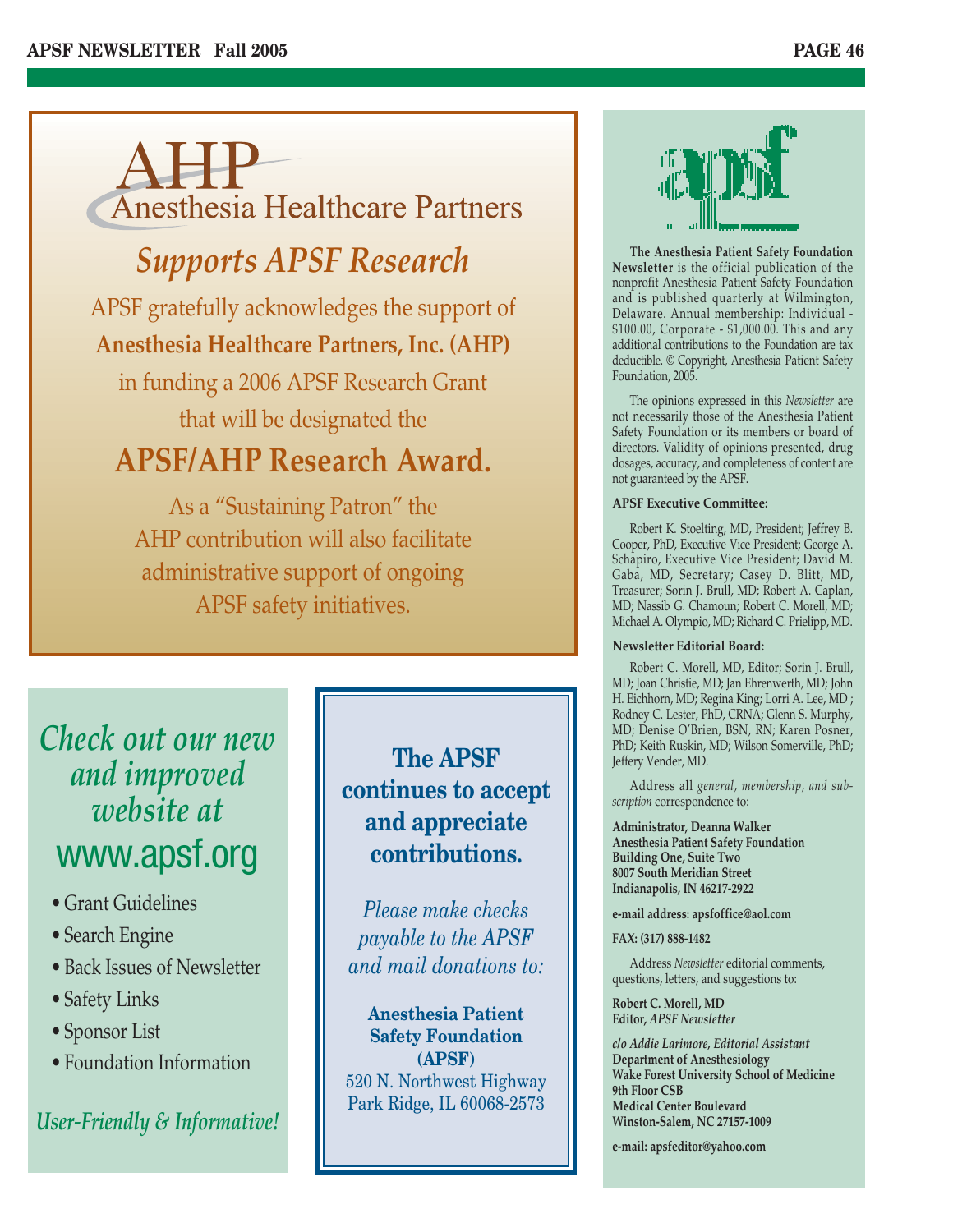# **Pain And Paresthesia Portend Problems**

with either anoxic brain injuries or death. There was 1 claim each for epidural hematoma with cord compression, persistent headaches with neck spasms, and infarction of the spinal cord with quadriplegia.

#### **Spinal Cord Injury**

The 7 claims for spinal cord injury resulting from cervical epidural steroid injections all had MRI evidence of trauma to the cord at or near the level of the attempted epidurals. Imaging descriptions included cord edema, abnormal signals consistent with blood, fluid or contrast material within the cord, cord syrinx, or scarring. Most of these patients had pre-procedure MRIs or CT scans, proving that the findings were new.

Medical records showed that the patients complained immediately, or in recovery, of varying degrees of pain, weakness, or numbness in 1 or both arms and hands and, in 2 cases, 1 arm and the ipsilateral leg. Most patients were treated with steroids. None had surgical interventions. The symptoms tended to improve with time, but all patients alleged some permanent residual disability.

Four of the patients received intravenous sedation before the block––usually a combination of midazolam and fentanyl, with propofol added in 2 of the claims. The issue of conscious sedation during epidural steroid blocks remains controversial. While many anesthesiologists use sedation to increase patient comfort and relieve anxiety, it has been suggested by some authors that sedation might leave some patients unable to complain about pain or paresthesias, which are early warning signs of nerve irritation, before more serious damage is done.3,8

One study reported a series of 5,400 epidural steroid blocks (including 669 cervical procedures) performed without intravenous sedation, with the exception of 5 patients who complained of extreme preoperative anxiety. Only 4 complications were seen in the entire study, none of which involved permanent injury. Many patients commented that the procedure was relatively painless. The authors of this study concluded that intravenous sedation is unnecessary and "heavily sedated patients are unable to respond with the expected pain and paresthesias due to spinal cord irritation in the event of errant needle placement."3

Sudden patient movement during needle placement or injection of dye or medication was reported in 4 of these claims, including 2 of the 3 patients who were not sedated. The remaining unsedated patient complained of severe pain when the needle was first inserted, but it resolved as the injection proceeded to completion. In the claims involving sudden patient movements, it was the conclusion of

"Cervical," From Page 45 some reviewers that the sudden movement had "multiple" attempts. During the evening following some reviewers that the sudden movement had caused the needle to dislocate and perforate the cord. One reviewer commented that the patient should have been sedated to prevent movement. Since cord trauma is reportedly quite painful, however, other reviewers suggested an alternative explanation that the patients might have moved because of the needle injury and not just prior to it.

> It should be noted that in 3 of the claims, when the patient moved or complained of severe pain, the injections were still performed, resulting in dye or fluid visible by MRI within the cord. Reviewers suggested that, in retrospect, it would have been preferable to remove the needles entirely and reinsert them or to have aborted the procedures.

#### **Respiratory Arrest**

All 3 of the patients who had respiratory arrests received intravenous sedation, 2 with midazolam and fentanyl and 1 with the addition of propofol. Fluoroscopy was used in every one of these procedures. All of the patients were given cervical epidural injections of bupivacaine and steroids. Interestingly, in the study of 669 uneventful cervical epidurals, the authors used lidocaine for anesthetizing the skin, and then injected only steroids into the epidural space. The authors explained: "Anesthetic agent is not injected into the cervical epidural space to avoid the risk of respiratory suppression resulting from high cervical anesthesia."3 While it is customary for many anesthesiologists to inject local anesthesia in order to provide more immediate pain relief, possibly extra attention should be given to the monitoring of those patients who might be at a higher risk for difficulties in the event of accidental dural puncture.

Two of the cases involved respiratory arrests in the recovery period, when the physicians were no longer in attendance. One of these patients had a post-procedure brain CT scan demonstrating contrast within the ventricles. Nurses recalled that this patient had "moved violently" during the injection. The third case had sedation administered by a second anesthesiologist while the first performed the epidural steroid block. This patient was noted to be cyanotic and in arrest on being turned to the supine position while still in the operating room, **the monitor alarms apparently having been deactivated.**

#### **Epidural Hematoma**

The literature seems to suggest that hematomas following cervical epidural steroid blocks are rare. There have been a handful of cases reported, not all of which involved patients on known anticoagulating drugs.1 In 1 patient the medical record reported no prior medications known to be associated with clotting difficulties. The procedure note reported that it was difficult to locate the epidural space with the needle under fluoroscopy and that this necessitated

the block, the patient noted progressive weakness of all 4 extremities, and an MRI demonstrated a large epidural hematoma compressing the cord. Surgical decompression was accomplished with substantial improvement in neurological function.

#### **Headaches**

Headaches were reported by many of the patients with spinal cord injuries, as might be expected post-dural puncture. It was not the primary complaint, however, and was overshadowed by the more alarming symptoms of weakness and numbness. In the 1 patient involving a primary complaint of persistent headaches, the procedure report stated that the #18-gauge Tuohy needle was advanced into the epidural space under fluoroscopy using loss of resistance. At the time of the "pop" through the ligamentum flavum, the patient moved unexpectedly, and CSF returned through the needle. The needle was then slowly withdrawn until the flow of CSF stopped and once contrast injection demonstrated epidural spread, triamcinolone was injected through the needle. In recovery, the patient complained of severe headache and over the next several days complained of neck and back pain and stiffness and numbness of the face. An MRI was unchanged over the pre-procedure studies. A neurologist attributed the symptoms to probable arachnoiditis from steroids entering into the subarachnoid space.

#### **Spinal Cord Infarction**

The only claim involving a vascular injury to the spinal cord occurred in a patient who had had a prior successful cervical epidural steroid block by the same anesthesiologist. During the second block, the patient complained of pain and "tingling" on needle insertion. The needle was withdrawn 2 mm, and the injection of local anesthetic and steroid was given. The patient immediately complained of ringing in the ears, but, according to the anesthesiologist, the block was already complete. On arrival in recovery, the patient could not move either arms or legs. An MRI showed ischemia and infarction of the spinal cord in the cervical area, and the neurological diagnosis was probable intra-arterial injection with spasm or occlusion of a vertebral artery branch.

#### **Possible Steps to Decrease the Risk of Injury**

One striking finding in reviewing these claims is that most of them included patients complaining of severe pain or moving suddenly during needle placement. This is in stark contrast to a literature report that "hundreds of our patients have commented on the relatively painless nature of the procedure."3 Pain, paresthesias, and "jerking"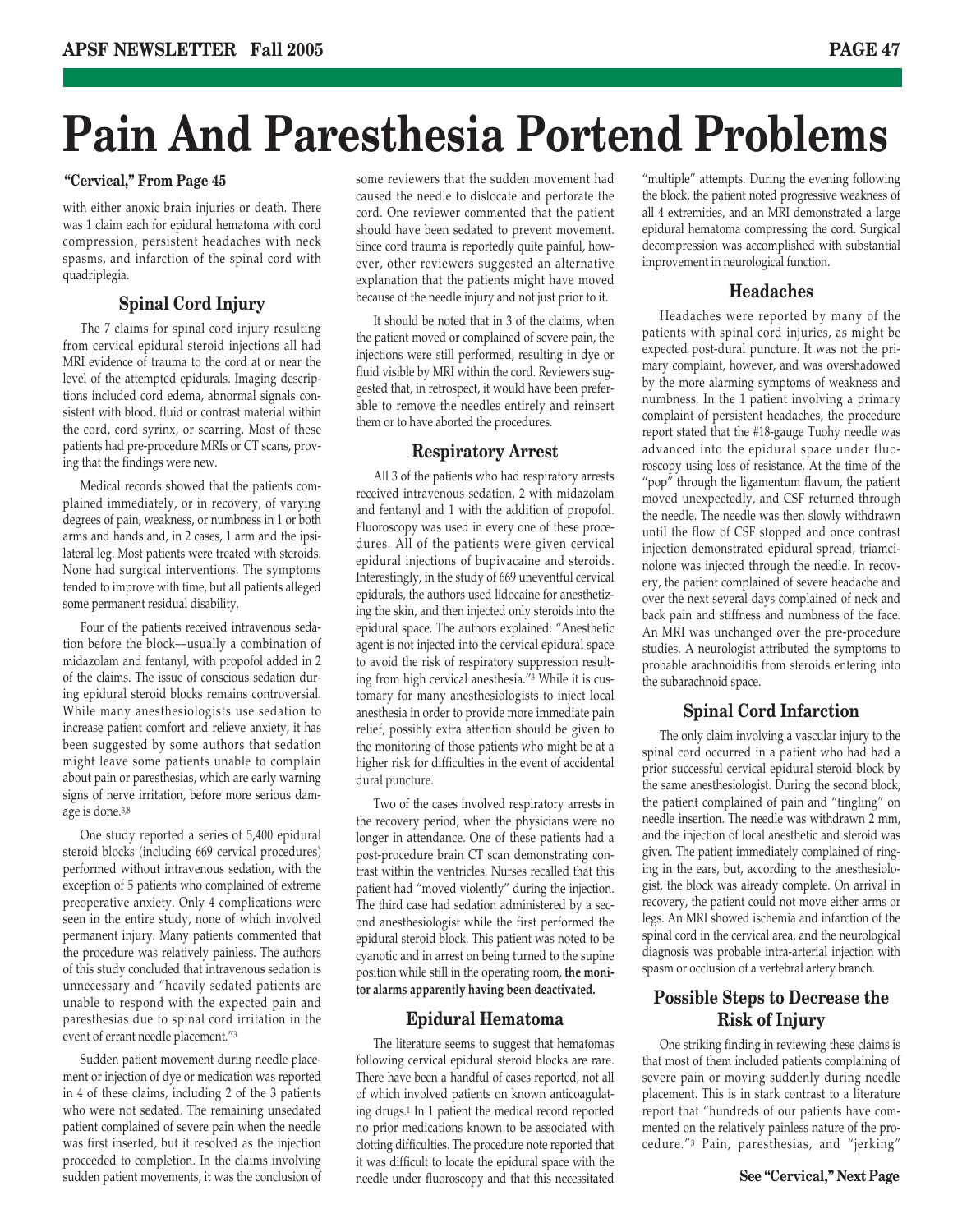# **Pain Management Physicians Proffer Advice**

#### **"Cervical," From Preceding Page**

movements should be considered significant warning signs of potential nerve injury, and consideration should be given to removing and repositioning the needle before proceeding with any injections, including epidurography. The possible risks of continuing with the block after a known wet-tap should also be considered.

Injections should be given slowly enough to allow patients to report symptoms, such as tinnitus or abnormal "tingling," or pain sensations in response to questioning. Aspiration for possible blood or CSF should always be performed before injecting and ideally should be clearly documented in the procedure note.

Fluoroscopy, while advocated as a safety measure by a number of authors,<sup>3,9</sup> clearly cannot alone prevent neurologic injury and, while quite valuable, should not provide a false sense of security. Cadaver evidence has shown that the ligamentum flavum, the landmark for the loss-of-resistance technique, frequently fails to fuse in the midline over the cervical interspaces, and that midline gaps were observed in more than 50% of specimens.9,10 This might lead to increased difficulty in localizing the space using loss of resistance as a guide.9,10 The authors of the study with 669 uncomplicated cervical epidurals performed almost all of their blocks at C7-T1, explaining that "the epidural space above this level is diminutive and associated with higher risk of dural puncture."3

The monitoring of patients undergoing cervical epidural blocks is important both during the procedure and in the recovery period, especially when sedation or local anesthetics are used. Some authors suggest routine monitoring for 30 to 45 minutes after completion of the block.3 Vital signs should be recorded in the patient's chart. Resuscitation equipment and drugs should be readily available, as should personnel trained in their use. This would include the ability to manage the airway and initiate ventilation, if necessary.

The informed-consent process for cervical epidural steroid blocks should be given sufficient time and attention. Procedures performed for chronic pain are, by definition, elective, and patients must understand and accept the risks involved before proceeding. While not all of the risks need to be enumerated, the remote possibilities of neurologic injury or death should at least be mentioned as rare but possible occurrences. That discussion should be documented in the patient's medical record.

Documentation of the procedure itself is also important. Important information includes the patient's position, the interspace selected, the needle size, use of fluoroscopy, the drugs and dosages administered, and the presence or absence of patient complaints or movement.

The use of intravenous sedation in these cases remains controversial. The standard of care remains broad, leaving it up to an anesthesiologist's own judgment and discretion. Physicians should at least be aware of the issues involved and consider them in making decisions regarding the appropriate dosages and desired levels of consciousness for any given patient.

Practicing pain management physicians offered their own advice for avoiding patient injury when performing cervical epidural injections as follows:

- Try to use the C7-T1 space whenever possible. Epidurally injected substances spread up to 4 interspaces above the site of injection, so most of the cervical discs may be reached from this level while lessening the risk of cord damage.
- Use fluoroscopy to ensure accurate identification of the spinal level.
- Using the prone position may help to avoid unnecessary patient movement, decreasing the risk of dural puncture.
- Avoid particulate steroid injections through the transforaminal approach.
- Limit sedation when possible.
- Encourage patients to communicate unusual symptoms during the procedure, and question them if they appear uncomfortable
- Avoid injecting the drug or contrast material if neuropathic pain is encountered during needle placement.

As baby boomers age, the incidence of back pain is increasing, and the demand for cervical epidural steroid injections will likely continue to increase.11 As with any invasive procedure, the risks must be weighed against the potential benefits to patients in deciding its appropriateness. We are hopeful that open discussion of clinical experiences, including reviews of medical malpractice claims, will serve to make this a more informed decision for both physicians and their patients.

*Ann S. Lofsky, MD, is a practicing anesthesiologist in Santa Monica, CA. Dr. Lofsky is a member of The Doctors Company Board of Governors and is a diplomate of the American Board of Anesthesiology and the American Board of Internal Medicine.*

#### **References**

- 1. Abram SE. The safe use of epidural steroid injections. *APSF Newsletter* 2004;19:15-16.
- 2. Fitzgibbon DR, Posner KL, Domino KB, et al. Chronic pain management: American Society of Anesthesiologists closed claims project. *Anesthesiology* 2004;100:98-105.
- 3. Johnson BA, Schellhas KP, Pollei SR. Epidurography and therapeutic epidural injections: technical considerations and experience with 5334 cases. *Am J Neuroradiol* 1999;20:697-705.
- 4. Waldman SD. Complications of cervical epidural nerve blocks with steroids: a prospective study of 790 blocks. *Reg Anesth* 1989;14:149-51.
- 5. Cicala RS, Westbrook L, Angel JJ. Side effects and complications of cervical epidural steroid injections. *J Pain Symptom Manage* 1989;4:64-6.
- 6. Botwin KP, Castellanos R, Rao S, et al. Complications of fluoroscopically guided interlaminar cervical epidural injections. *Arch Phys Med Rehab* 2003;84:627-33.
- 7. Wilkinson PA, Valentine A, Gibbs JM. Intrinsic spinal cord lesions complicating epidural anaesthesia and analgesia: report of three cases. *J Neurol Neurosurg and Psych* 2002;72: 537-39.
- 8. Hodges SD, Castleberg RL, Miller T, et al. Cervical epidural steroid injection with intrinsic spinal cord damage. Two case reports. *Spine* 1998;23:2137-42.
- 9. Stojanovic MP, Vu TN, Caneris O, et al. The role of fluoroscopy in cervical epidural steroid injections: an analysis of contrast dispersal patterns. *Spine* 2002;27:509-14.
- 10. Lirk P, Kolbitsch C, Putz G, et al. Cervical and high thoracic ligamentum flavum frequently fails to fuse in the midline. *Anesthesiology* 2003;99:1387-90.
- 11. Johnson DW. Back to the future: epidurography. *Am J Neuroradiol* 1999;20:537.

#### **Reprinted by permission of The Doctors Company. All rights reserved.**



Building One, Suite Two 8007 South Meridian Street Indianapolis, IN 46217-2922

President: Robert K. Stoelting, MD Administrator: Deanna M. Walker

Please address all inquires by email (apsfoffice@aol.com) or facsimile (317-888-1482).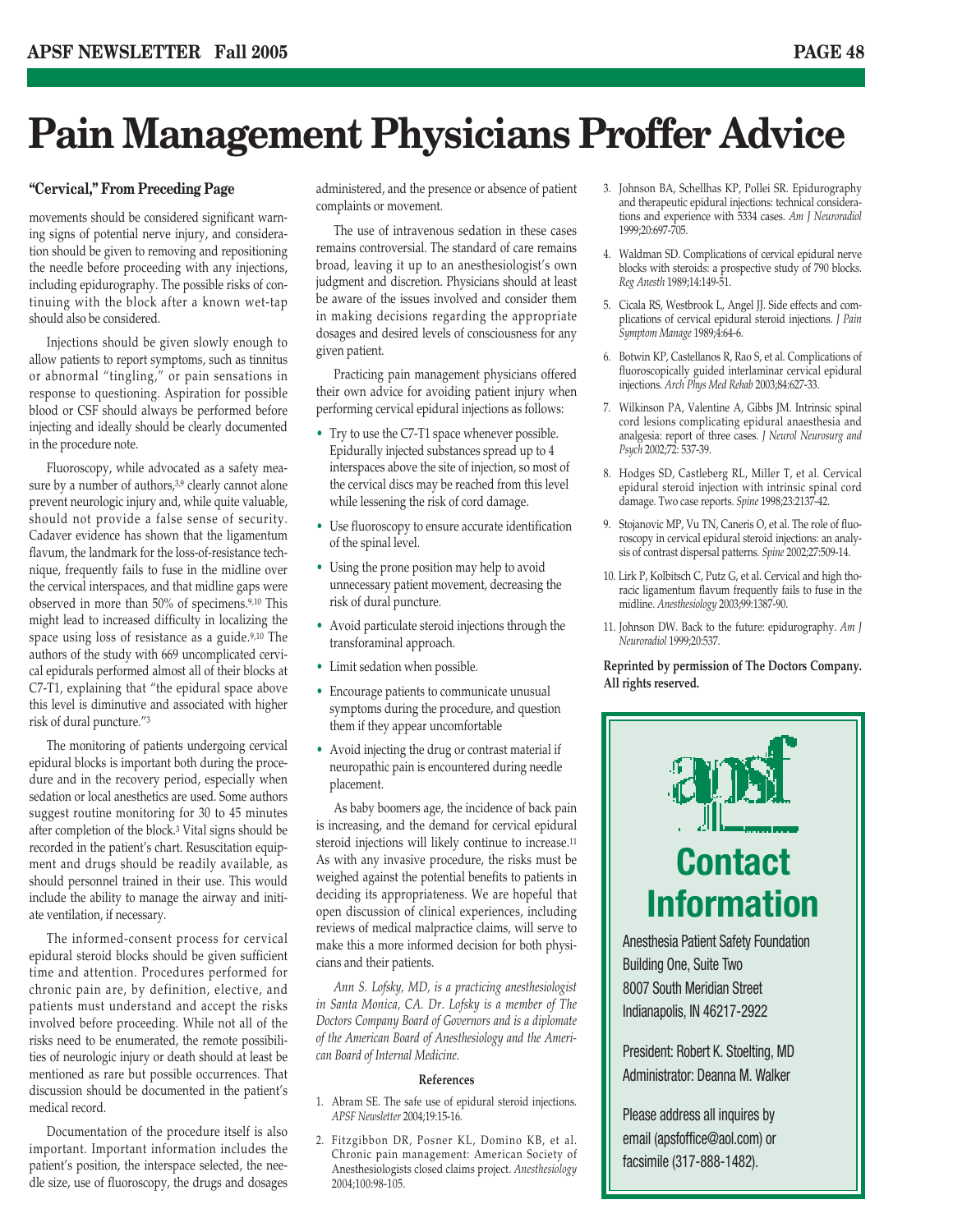# **Insights from a Patient Safety Officer**

*Kenneth J. Abrams, MD, MBA*

#### **The Role**

Five years ago the safety officer was a member of the health care team with knowledge, expertise, and experience in fire and environmental safety. Today, that has changed significantly. The role of the Patient Safety Officer (PSO) has emerged as a new frontier for the development of critical work needed to improve the likelihood of a successful health care experience for patients. The Institute of Medicine's (IOM) report, "To Err is Human," brought to light the breadth and depth of harm that was being experienced in American health care and called for action to be taken to address these important patient care issues.1 As the public is seeking greater accountability, payers are seeking improved performance, and the health care community is seeking ways to regain trust, the role of the PSO is developing into a pivotal component for transformational change.

Patient safety requires high level leadership and systems thinking. As such, the PSO is usually a senior level position within the organization, working with both administrative and clinical leaders. While reporting relationships may differ from organization to organization, it is imperative that the PSO have a strong partnership with the CEO to successfully develop and deploy a comprehensive patient safety program.

Many critical initiatives in the health care domain affect the daily work of a PSO. Two of these are the JCAHO's National Patient Safety Goals and the Institute for Healthcare Improvement's 100K Lives Campaign. While these are goals and initiatives, they are not a recipe for transformation and implementation. The PSO needs to create a program of change around the following key areas:

- 1. The culture of safety
- 2. Adverse event analysis
- 3. National initiatives
	- a. Operational process change
	- b. Health information technology

Although a detailed explanation of these facets of safety is beyond the scope of this article, I will attempt to define key objectives of each element.

A culture of safety can be defined as an integrated pattern of individual and organizational behavior based upon shared beliefs and values, that continuously seeks to minimize patient harm that may result from processes of care delivery.2 A strategy to develop a just culture employs 2 complementary ideas. First, it creates a system that encourages reporting of injuries and near misses and keeps individuals safe from blame, shame, and retaliation.3 Next, the value imparted by open reporting promotes the creation of reliable care processes, which goes beyond vigilance.

Adverse event systems have 2 major components: methods of detecting adverse events and methods of analyzing adverse events. Since most current systems of adverse event detection rely on voluntary reporting, the vast majority of adverse events go undetected.4 Unfortunately, much of the current assessment of adverse events is retrospective. One hopes, as information technology continues to penetrate the health care delivery system, automated detection of potential events will help eliminate harm. Implementation of automatic detection systems requires the emergence of precise terminology in order to be effective.

One of the most recognized national initiatives aimed at operational process change is the 100K Lives Campaign, launched on December 16, 2004, at the IHI National Forum.5 The campaign employs 6 changes in care aimed at preventing avoidable deaths. For additional information, visit www.ihi.org/ihi/programs/campaign/. The IOM has made several recommendations focused on improved information systems to support patient safety as a standard of care in hospitals, doctors' offices, and every other health care setting (IOM, 2004).

Bringing these initiatives to life is the role of the PSO and his or her team. Leading patient safety initiatives takes fortitude and leadership. A PSO will be asked to work on all of the previously mentioned initiatives and integrate them into a comprehensive plan of action. In order to do so, a number of critical skills are required. Fundamentally, a PSO needs to be a change agent, working through a plethora of competing and sometimes conflicting agendas. Transformation, execution, and people skills represent the 3 broad categories of leadership competencies needed to be a successful PSO. The technical and behavioral characteristics that comprise these categories cover the spectrum of leadership skills, including communication, initiative, performance management, innovative and strategic thinking, talent development, and professionalism, to name a few.

#### **The Opportunity**

Anesthesiologists and nurse anesthetists are uniquely suited to serve as PSOs. Many already are leading national efforts to enhance patient safety. As anesthesia providers, we possess a broad understanding of the complexities of delivering care in a wide variety of environments. We deal with medical management, technical procedures, the young and old, the sick and well, as well as the critically ill and injured. We understand the value of team approaches in the provision of care. We understand the value of equipment checks before providing care.

We have led the development of patient safety, and have dramatically reduced perioperative mortality through systematic analysis, program development, and widespread deployment. Our leaders

have developed standards, guidelines, and practice parameters to provide anesthesiologists and nurse anesthetists with the fundamental elements needed to deliver safe care. We have raised the bar, by choice. In doing so, we have become the benchmark for safety-first medical care, as evidenced by the recent article in the *Wall Street Journal*.6

Now we need to further develop our leadership by cultivating the interdisciplinary relationships and partnerships needed to promote the development of a safety agenda across all specialties. I would ask you to consider the following:

- Could a pre-procedural safety check of all procedural equipment eliminate device-related injuries?
- How can we use our knowledge and understanding of the closed claims project to promote knowledge creation within other specialties?
- What would the impact on patient safety be if we could engage all specialties to adopt our commitment to safe care?

We have been criticized for developing key components of clinical care and then leaving them for others. Notably, anesthesiologists helped to develop critical care units, yet, over time, we have become progressively less involved in critical care medicine. We cannot allow this to happen with patient safety. We must demonstrate the commitment and leadership needed to sustain anesthesiology leadership in safety development. We must create the infrastructure to enable process development, systems technology, cross-fertilization, and interdisciplinary collaboration. In short, we must continue to build upon our strengths, for the benefit of all patients.

*Dr. Abrams is Chairman of Anesthesiology and Perioperative Medicine, and Patient Safety Officer at AtlantiCare in Pomona, NJ.*

#### **References**

- 1. Kohn, LT, Corrigan, JM, and Donaldson, MS, editors; Committee on Quality of Health Care in America, Institute of Medicine. To Err is Human: Building a Safer Health System. Washington, DC: National Academies Press, 2000.
- 2. Kizer, KW. Large system changer and a culture of safety. In: Enhancing Patient Safety and Reducing Errors in Health Care. Chicago: National Patient Safety Foundation, 1999.
- 3. O'Leary DS. Perspectives and Insights. Council on Teaching Hospitals, Spring Meeting. Joint Commission on Accreditation of Healthcare Organizations. Phoenix, AZ, 2003.
- 4. Bates DW, et al. Detecting adverse events using information technology. *J Am Med Inform Assoc.* 10(2):115- 128, 2003.
- 5. Institute for Healthcare Improvement. 100k lives campaign. *IHI National Forum*. Orlando, FL., 2004.
- 6. Hallinan JT. Once seen as risky, one group of doctors changes its ways. *Wall Street Journal*, June 21, 2005.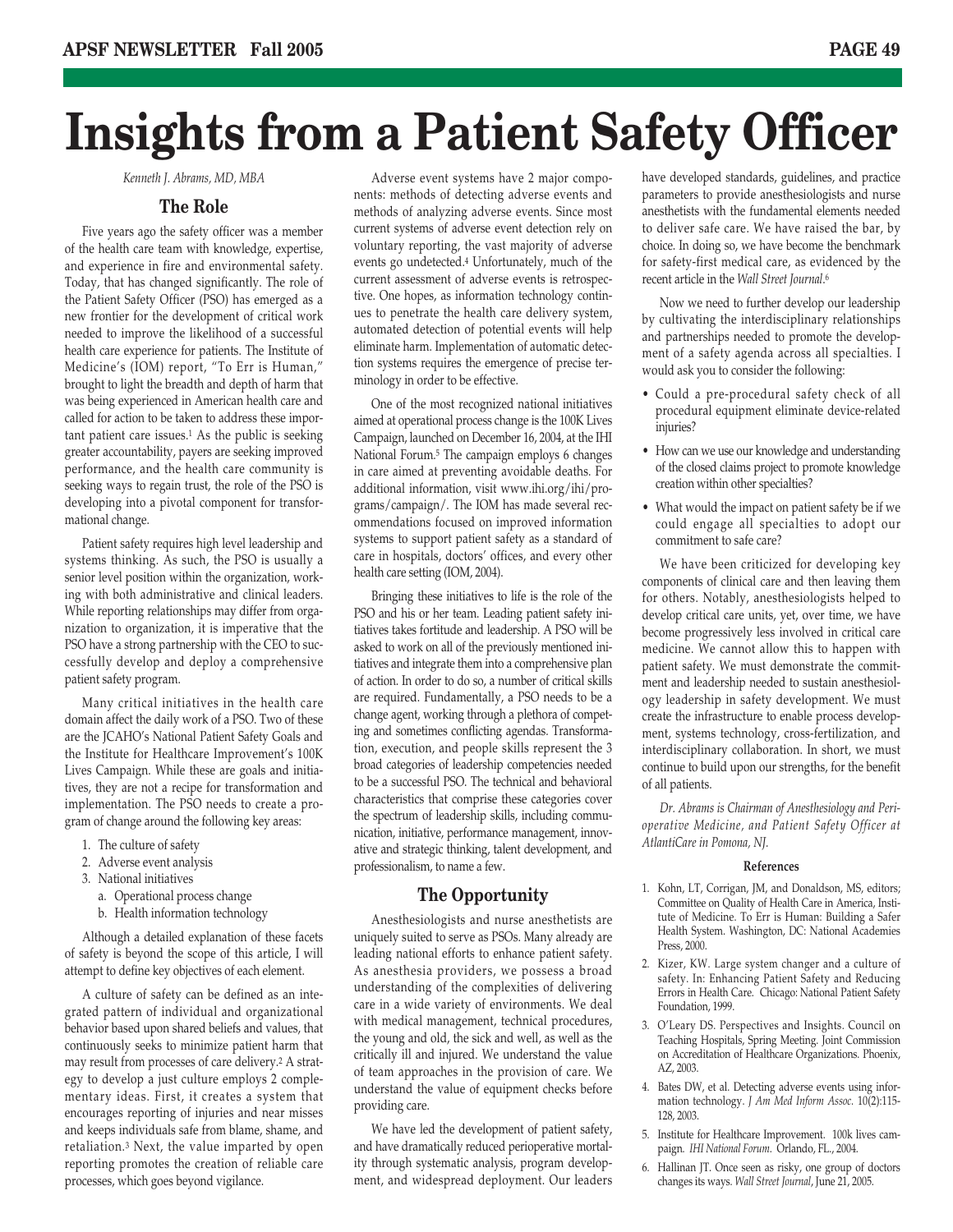# **DepoDur™: A New Drug Formulation With Unique Safety Considerations**

#### *by Eugene R. Viscusi, MD*

DepoDur™ has recently been added to our choices for postoperative pain management following major surgery. DepoDur™ is an extended release formulation of morphine in a lyposomal carrier, specific for epidural administration (Figure 1). DepoDur<sup>™</sup> is approved for the treatment of postoperative pain by single dose administration into the lumbar epidural space before major surgery or following umbilical cord clamping during cesarean section. DepoDur™ is not intended for intravenous, intrathecal, or intramuscular administration. It also has not been evaluated in children or for thoracic epidural administration. DepoDur™ also has some unique safety considerations that impact the timing of DepoDur™ administration after a local anesthetic test dose and restrict the concomitant use of local anesthetics.

Recently published studies have demonstrated the safety and efficacy of DepoDur™ in a variety of surgical models. In a hip arthroplasty study, Depo-Dur™ provided analgesia for up to 48 hours after surgery with a side effect profile similar to standard epidural opioid analgesia.1 Patients rated their pain control with DepoDur™ as superior compared with intravenous patient controlled analgesia with fentanyl (Figure 2). Patients who received any dose of DepoDur<sup>™</sup> had a marked reduction in their need for supplemental analgesia (Figure 3) and delayed the time for first analgesic rescue. No additional analgesia was needed in 25% of patients. Similarly, in the lower abdominal surgery study, patients who received DepoDur™ needed less supplemental opioid analgesia and had significantly reduced pain scores.<sup>2</sup> Fewer DepoDur™ patients required supplemental analgesia.

In a study with cesarean sections, DepoDur™ was compared to a standard epidural morphine dose of 5 mg.<sup>3</sup> Patients who received DepoDur™ at the 10 and 15 mg dose had both superior pain relief and extended analgesia for 48 hours with less need for supplemental analgesia. In order to measure functionality of patients, a measurement instrument was created to assess the impact of pain on common patient functions (resting in bed, sitting, waking, and using the rest room). Pain had significantly less impact on functional ability for 48 hours after surgery in patients who received DepoDur™ at the 10 or 15 mg dose.

The overall side effect profile from the above studies was consistent with the postoperative populations studied and with side effects of neuraxially administered opioids in general. For example, pruritus, nausea, vomiting, and decreased oxygenation occurred in greater than 10% of patients. Overall, up to 4% of patients received naloxone for respiratory depression. At approved doses, all incidents of respiratory depression requiring naloxone administration occurred by 16 hours. There were no surprising adverse events.

The potential of providing extended analgesia without an epidural catheter and epidural pump or IV-PCA pump is very desirable. External pump technology is cumbersome for the patient, time consuming for the nursing staff, and is associated with medication errors and pump programming errors. In many surgical settings, anticoagulation to prevent venous thromboembolis is now standard care. Consequently, indwelling epidural catheters may increase the risk of epidural hematoma formation. DepoDur™ may provide extended analgesia without the need for indwelling epidural catheters and without the difficulties associated with current epidural and IV-PCA pumps.

These studies along with the information contained in the package insert4 provide some guidance for clinicians introducing DepoDur™ into their clinical practice. Approved DepoDur™ doses are 10 mg for cesarean section, 15 mg for major lower extremity orthopedic surgery, and 10 to 15 mg for lower abdominal and pelvic surgery. Other than cesarean section, some patients may benefit from 20 mg, but clinicians must remember that the incidence of respiratory side effects is dose dependent. One must bear in mind that these doses are based on studies employing opioids alone for analgesia. In practice, most clinicians utilize multimodal analgesic techniques to reduce opioid requirements and their related side effects while optimizing pain relief. If clinicians use similar techniques with DepoDur<sup>™</sup>, it is quite likely that lower doses may provide adequate analgesia while reducing typical opioid side effects such as nausea, pruritus, and respiratory depression. Also, clinicians may want to consider starting at lower doses while they gain experience with a new drug therapy.

Clinicians must bear in mind that the chief hazard of opioids including DepoDur™ is respiratory depression. This risk is heightened in the elderly, debilitated, and those with underlying respiratory issues. Opioid dose adjustment may therefore be warranted. Hence, clinicians should maintain a high level of vigilance in these populations. Patients receiving opioids require monitoring. If the analgesic efficacy of DepoDur™ lasts for 48 hours, it is reasonable to assume that monitoring for safety is needed over this period. This requires patients to remain in a hospital setting for at least 48 hours.

#### **Concomitant Use of Local Anesthetics**

DepoDur™ is not indicated for use after a conventional local anesthetic epidural. There should be



*Eugene R. Viscusi, MD*

at least a 15-minute waiting period after a standard 3 ml epidural test dose of lidocaine with epinephrine. In studies of drug interactions with DepoDur™ local anesthetics increased the release of morphine from the carrier. Currently, DepoDur™ cannot be given following a true epidural with local anesthetics since the effect on morphine release is unknown. Investigations of this interaction are underway and an answer may be forthcoming. Similarly, no other drug should be placed in the epidural space within 48 hours of DepoDur™ administration because the effect on the release profile of morphine from the carrier (DepoFoam) is unknown.

#### **Monitoring**

Patients receiving parenteral opioids require observation for respiratory depression. The current monitoring practice for epidural and intrathecal analgesia offers some guidance. Most clinicians have experience with these modalities, and most hospitals have established protocols for monitoring these patients. However, there are no universally accepted standards or published guidelines for respiratory monitoring with opioid therapies by any accreditation body or society. In addition, there is no clear consensus in the literature.

A recent survey of 1,047 anesthesiologists revealed a wide range of monitoring practice with epidural analgesia.5 Half of the respondents reported monitoring by direct observation, but without pulse oxymetry at intermittent intervals. Of these, 30% reported hourly monitoring, 36% at 2 hour intervals, and 34% at 4-hour intervals. Continuous pulse oxymetry was reported by approximately 30% while regular but intermittent use was reported by 15% (5% responded "other"). Clearly, there is a wide range of opinion as to what is appropriate monitoring for these patients. No defined "standard of care" currently exists. Monitoring protocols for epidural analgesia and possibly other analgesic techniques might benefit from an evidence-based approach.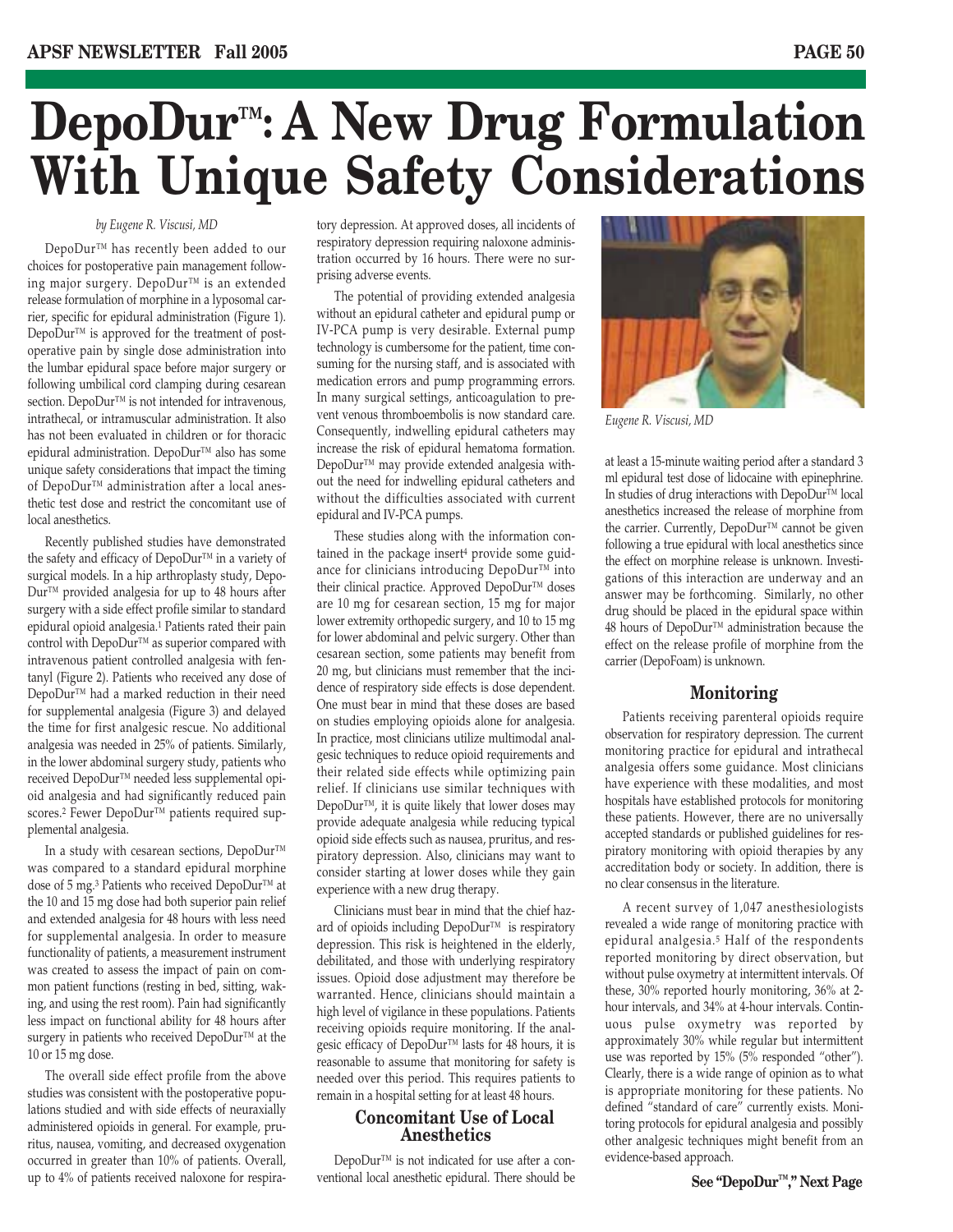# **Appropriate Protocols Needed for DepoDur™**

#### **"DepoDur™," From Preceding Page**

There is clearly a move toward increased concern in treating postoperative pain. The JCAHO pain management standards provided impetus for hospitals to review their pain management practices. Although patients have clearly had the benefit of increased pain awareness, the more aggressive use of analgesics, particularly opioids, has inherent potential risk. Fortunately, opioidinduced respiratory depression is easily managed, when it is recognized. Consequently, a careful review of current practices and adverse events is warranted.

#### **Future Directions**

Extended analgesia without an indwelling epidural catheter or external IV-PCA pump may offer distinct benefits for clinician and patient. Further outcome studies will be needed to quantify the potential for easier patient mobility and less burden of care associated with new technologies. As clinicians introduce new modalities, they must assess the risk-benefit ratio for their particular practice and hospital setting. Crafting appropriate protocols and monitoring practices will improve the safety while offering patients the benefits of newer therapies.

*Dr. Viscusi is the Director of the Acute Pain Management Service at the Thomas Jefferson University in Philadelphia, PA.* 

#### **Disclosure:**

*Dr. Viscusi has received investigative grant support from and has been compensated as a scientific advisor by Endo Pharmaceuticals, manufacturer of Depodur™. He owns no stock in this company, nor does he receive a salary from Endo Pharmaceuticals.*

#### **References**

- 1. Viscusi ER, Martin G, Hartrick CT, et al. Forty-eight hours of postoperative pain relief after total hip arthroplasty with a novel, extended-release epidural morphine formulation. *Anesthesiology* 2005;102:1014-22.
- 2. Gamgling D, Hughes T, Martin G, et al. A comparison of Depodur™, a novel, single-dose extended-release epidural morphine, with standard epidural morphine for pain relief after lower abdominal surgery. *Anesth Analg* 2005;100:1065-74.
- 3. Carvalho B, Riley E, Cohen SE, et al. Single-dose, sustained-release epidural morphine in the management of postoperative pain after elective cesarean delivery: results of a multicenter randomized controlled study. *Anesth Analg* 2005;100:1150-8.
- 4. DepoDur™ full prescribing information, Endo Pharmaceuticals (Chadds Ford, PA) 2005 Package Insert.
- 5. Viscusi ER, Witkowski TA. Monitoring practice for epidural analgesia. Presented at the ASRA 2005 Annual Spring Meeting, Toronto, Ontario, Canada, April 2005, A69.



**Figure 1: Electron Micrograph of DepoFoam™ Particle, Vehicle for DepoDur™**



*Graphics reproduced with permission of Endo Pharmaceuticals.*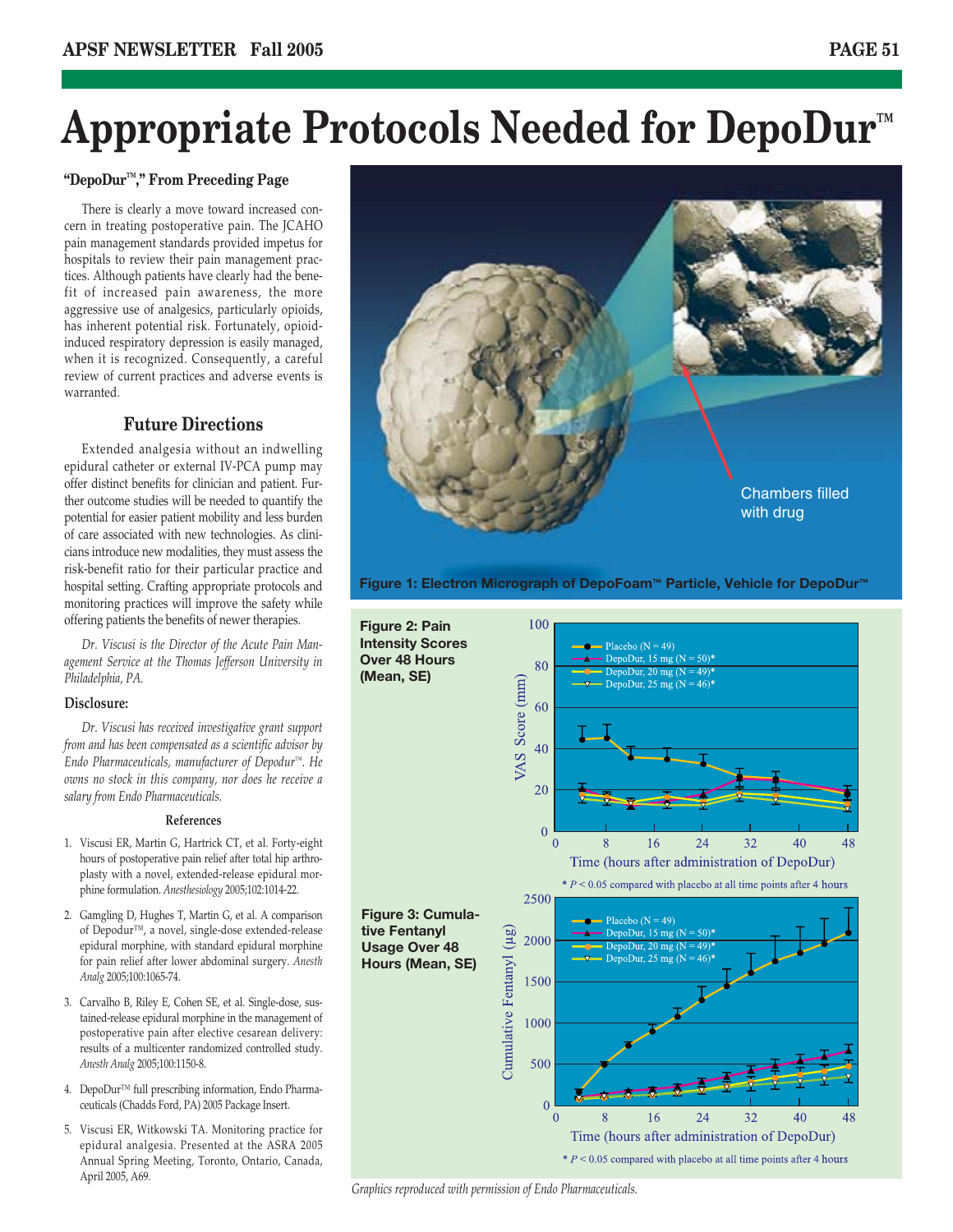# **Dear SIRS**





*Michael Olympio, MD, Chair of the APSF Committee on Technology and Co-Founder of the SIRS Initiative.*

# **Dear SIRS Making a Difference**

#### **Dear SIRS:**

Recently, I was about 15 minutes into a case with the patient on the ventilator, and several alarms went off, all of the lights on the ventilator lit up, and "vent com error" came up on the screen, followed by the ventilator stopping. Although I am new to using this particular anesthesia system, I remembered reading your article and immediately activated the Ventilator Override button. I continued the rest of the case by manually ventilating the patient. The remainder of the anesthetic was uneventful, with no adverse effects. HOWEVER, had I not read your article, there could have been a misadventure.

Thank you for your efforts.

*James F. Meyer, CRNA Sterling, IL*

#### **ERRATUM: Apologies to Mr. Abe Abramovich**

Whose title and company were incorrectly printed in the Summer 2005 issue of the *APSF Newsletter*. The attribute should have been:

> Abe Abramovich, Director, Anesthesia Systems Development Datascope Corp., Patient Monitoring Division

**Dear SIRS** refers to the **Safety Information Response System**. The purpose of this column is to expeditiously communicate technology-related safety concerns raised by our readers, with input and responses from manufacturers and industry representatives. This process was developed by Drs. Michael Olympio, Chair of the Committee on Technology, and Robert Morell, Editor of this newsletter. Dr. Olympio is overseeing the column and coordinating the readers' inquiries and the responses from industry. **Dear SIRS** made its debut in the Spring 2003 issue.

# **SUPPORT YOUR APSF**

### **Your Donation:**

- **Funds Research Grants**
- **Supports Your** *APSF Newsletter*
- **Promotes Important Safety Initiatives**
- **Facilitates Clinician-Manufacturer Interactions**
- **Supports the Website**

*Please make checks payable to the APSF and mail donations to:*

**Anesthesia Patient Safety Foundation (APSF)** 520 N. Northwest Highway Park Ridge, IL 60068-2573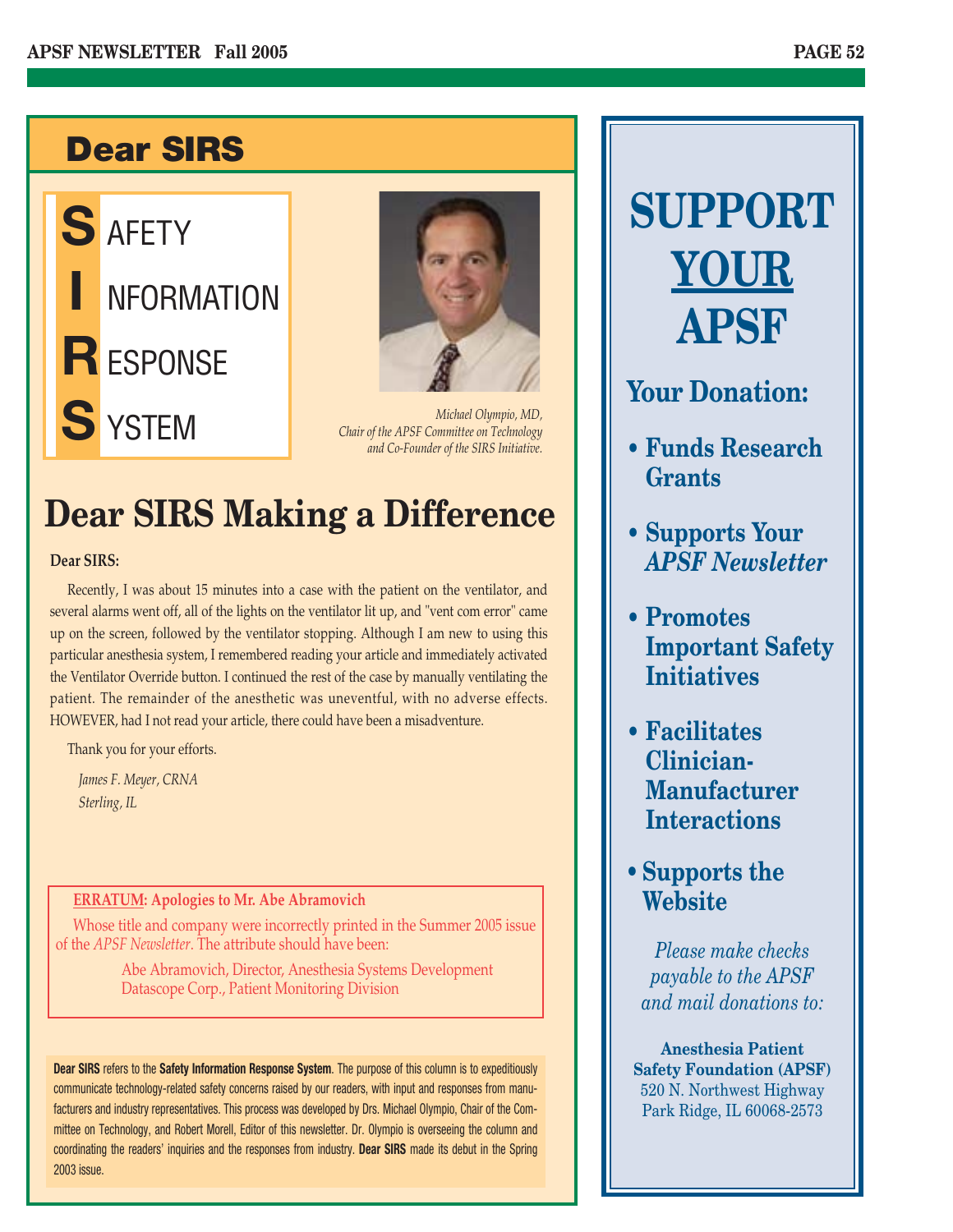

American Association of Nurse Anesthetists American Medical Foundation Asheville Anesthesia Associates Florida Society of Anesthesiologists Indiana Society of Anesthesiologists Robert K. Stoelting, MD

#### **Sustaining Sponsor (\$2,000 to \$4,999)** Alabama State Society of Anesthesiologists

Anesthesia Associates of Massachusetts Anesthesia Consultants Medical Group Anesthesia Resources Management Arizona Society of Anesthesiologists Nassib G. Chamoun Georgia Society of Anesthesiologists Glenn P. Gravlee, MD Iowa Society of Anesthesiologists Massachusetts Society of Anesthesiologists Michigan Society of Anesthesiologists Minnesota Society of Anesthesiologists Ohio Society of Anesthesiologists Old Pueblo Anesthesia Group Pennsylvania Society of Anesthesiologists Sanford Schaps, MD Society of Cardiovascular Anesthesiologists

#### **Contributing Sponsor (\$750 to \$1,999)**

Academy of Anesthesiology Affiliated Anesthesiologists, Inc. American Society of Critical Care Anesthesiologists J. Jeffrey Andrews, MD Anesthesia Associates of Northwest Dayton, Inc. Anesthesia Services of Birmingham Arkansas Society of Anesthesiologists Association of Anesthesia Program Directors Capital Anesthesiology Association Frederick W. Cheney, MD Connecticut State Society of Anesthesiologists

John W, Kinsinger, MD Thomas J. Kunkel, MD Rodney C, Lester, CRNA Edward R. Molina-Lamas, MD Madison Anesthesiology Consultants Maine Society of Anesthesiologists Maryland Society of Anesthesiologists Members of the Academy of Anesthesiology Michiana Anesthesia Care Missouri Society of Anesthesiologists Robert C. Morell, MD Nebraska Society of Anesthesiologists John B. Neeld, MD Nevada State Society of Anesthesiologists New Mexico Anesthesia Consultants Northwest Anesthesia Physicians Neshan Ohanian, MD Oklahoma Society of Anesthesiologists Oregon Anesthesiology Group Oregon Society of Anesthesiologists Physician Anesthesia Service Pittsburgh Anesthesia Associates Society of Academic Anesthesia Chairs Society for Ambulatory Anesthesia Society of Neurosurgical Anesthesia and Critical Care Society for Pediatric Anesthesia South Carolina Society of Anesthesiologists South Dakota Society of Anesthesiologists Tennessee Society of Anesthesiologists Texas Society of Anesthesiologists Drs. Mary Ellen and Mark Warner Washington State Society of Anesthesiologists West Jersey Anesthesia Associates, PA Wisconsin Society of Anesthesiologists **Sponsor (\$100 to \$749)** Anesthesia Associates of Boise

Anesthesia Associates of Chester County

California Society of Anesthesiologists Robert A. Caplan, MD Cardiovascular Anesthesia, LLC CHMC Anesthesia Foundation Melvin A. Cohen, MD Stuart M. Cohen, MD Colorado Society of Anesthesiologists Commonwealth Anesthesia Associates Paula A. Craigo, MD Glenn E. DeBoer Walter C. Dunwiddie, MD Norig Ellison, MD Jan Ehrenwerth, MD Barry J. Friedberg, MD Joseph Gartner, MD Georgia Anesthesia Associates Barry M. Glazer, MD Griffin Anesthesia Associates Peter Hendricks, MD James S. Hicks, MD Dr. and Mrs. Glen E. Holley Victor J. Hough, MD Howard E. Hudson, Jr., MD Idaho Society of Anesthesiologists Independence Anesthesia, Inc. Indianapolis Society of Anesthesiologists Sharon Rose Johnson Robert E. Johnstone, MD Daniel J. Klemmedson, DDS, MD Kansas Society of Anesthesiologists Roger W. Litwiller, MD Thomas T. McGranahan, MD Medical Anesthesiology Consultants Corporation Mississippi Society of Anesthesiologists Roger A. Moore, MD Ervin Moss, MD

American Society of Anesthesia Technologists & Technicians (asatt.org)

L. Charles Novak, MD Denise O'Brien, RN Jill Oftebro, CRNA Michael A. Olympio, MD Newton E. Palmer Physician's Accounts Receivable Mukesh K. Patel, MD Gaylon K. Peterson, MD Physician Specialists in Anesthesia Richard C. Prielipp, MD Debra D. Pulley, MD Rhode Island Society of Anesthesiologists Muthia Shanmugham, MD Society for Technology in Anesthesia Southern Tier Anesthesiologists, PC South County Anesthesia Association David W. Todd, DMD, MD The Woodlands Anesthesia Association University of Maryland Anesthesiology Associates Utah Society of Anesthesiologists Vermont Society of Anesthesiologists Virginia Society of Anesthesiologists Pamela K. Webb, PhD Matthew B. Weinger, MD West Virginia Society of Anesthesiologists Dr. and Mrs. Wetchler, MD Lawrence Wobbrock, JD Waterville Anesthesia Associates West River Anesthesiology Consultants **In Memoriam**

In memory of Gale E. Dryden, MD (friends of the Dryden family) In memory of Walter H. Mannheimer (Texas Society of Anesthesiologists)

*Note: Donations are always welcome. Send to APSF; c/o 520 N. Northwest Highway, Park Ridge, IL 60068-2573 (Donor list current through September 7, 2005)*

Joseph J. Naples, MD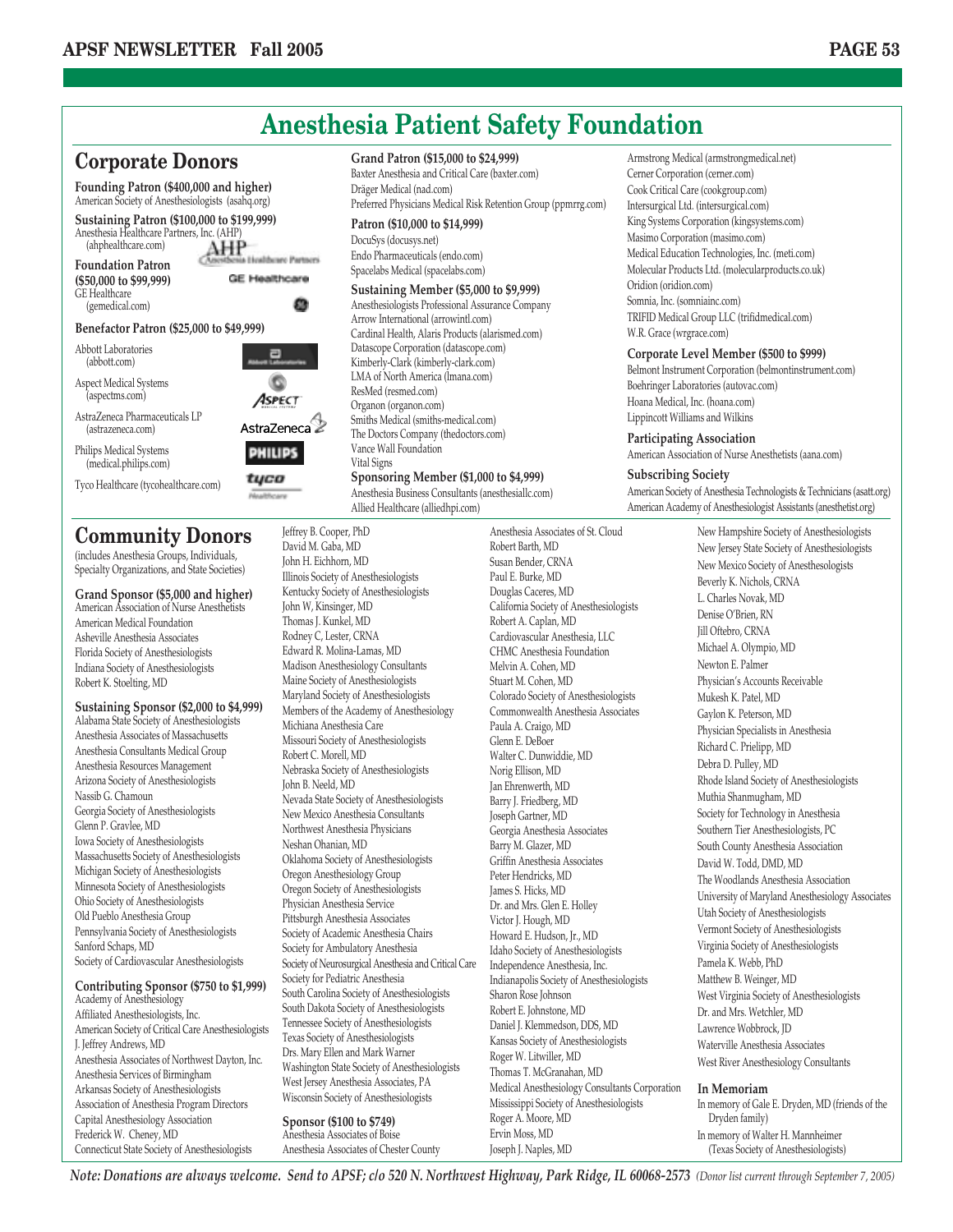# **Letter to the Editor System Fixes Needed to Prevent Drug Errors**

#### **To the Editor:**

The following are excerpts from the introduction to the series on patient safety that appeared in the *New England Journal of Medicine*.1

- 1. The central message of the recently released Institute of Medicine (IOM) report, "To Err Is Human" was that errors are caused more by faulty systems than individual carelessness.
- 2. The IOM report made 4 major points: the problem of accidental injury is serious, the cause is not careless people but faulty systems, we need to redesign our systems, and patient safety must become a national priority.
- 3. The concept that errors result largely from the failures of systems, not from individual carelessness or inadequacy, is fundamental to the new effort to address safety and runs counter to the traditional focus of medical training on individual performance. However, the concept is based on a wealth of studies in cognitive psychology and human-factors engineering, as well as substantial experience in other industries, showing that achieving safety requires more than a reliance on individual carefulness.
- 4. Changes based on this concept were first introduced into health care in the 1980s by anesthesiologists. Mortality related to anesthesia was dramatically reduced by the use of criticalincident analysis, standardization, and checklists, as well as changes in training and supervision and the nearly universal implementation of new monitoring techniques.
- 5. Making changes is compounded by the tendency to assign blame for errors, fear of lawsuits, and a focus on individual performance. Not surprisingly, the pressure to improve patient safety has met with some resistance. One concern is that the focus on the system will reduce individual accountability or that the emphasis on safety will divert attention from other aspects of the quality of care.
- 6. An important barrier to improving patient safety is the confusion and misunderstanding about what the new systems approach entails and how to reconcile it with the need for individual and collective accountability.

These observations were generated as a result of the IOM's report titled "To Err is Human: Building a Safer Health System."2 Recently, Leape and Berwick published a follow-up to the IOM report titled "Five Years After To Err Is Human. What Have We Learned?"3 They note that improvements are still possible:

"Five years ago, the Institute of Medicine (IOM) called for a national effort to make health care safe. Although progress since then has been slow, the IOM report truly "changed the conversation" to a focus on changing systems, stimulated a broad array of stakeholders to engage in patient safety, and motivated hospitals to adopt new safe practices. The pace of change is likely to accelerate, particularly in implementation of electronic health records, diffusion of safe practices team training, and full disclosure to patients following injury."

In keeping with the belief that errors result largely from the failures of systems, I would like to point out 3 potentially dangerous anesthesiarelated system problems whose easy correction would help prevent adverse outcomes:

- 1. The first is the similarity in appearance and labeling of drugs (Figure 1). This image shows 4 vials that I recently pulled from a drug tray provided to our anesthesia service by the hospital pharmacy. I was struck by the similarity of the vials as I looked for a vial of ephedrine. The manufacturer apparently attempts to avoid drug swaps by color coding the vial tops (Figure 1, left panel). However, once the caps are removed the vials appear strikingly similar (Figure 1, right panel), making a drug swap extremely easy. A better solution would be to color code the labels and/or change the shape of the vials. For example, potentially dangerous vasoactive drugs could have red labels or be put in square instead of round bottles.
- 2. The second is the preparation of intravenous fluid bags with air in them. The intravenous fluid bags that are used at my institution contain 50 to 75 ml of air. The problem arises during operations where a lot is happening quickly. When IV bags run dry, a few milliliters of air usually enters the IV tubing, making it necessary to purge the air from the tubing. In an operation where events are changing rapidly (e.g., trauma operations), this is a time-consuming distraction. More important is the problem encountered when IV bags are pressurized to give the fluid rapidly for volume resuscitation. Under these conditions the 50 to 75 ml of air can enter the venous circulation and cause hemodynamic compromise. A worst case scenario would be air entering the CNS or coronary arteries in a patient with an unknown septal defect. Eliminating the air from the bag when spiking it with the IV tubing can minimize air embolism. However, this is time-consuming, and when rapid volume resuscitation is required, purging the air from the bag is inconvenient and often forgotten. This may precisely when venous air embolism is most likely to happen. A better resolution is to

manufacture the bags without air in them. Figure 2 shows a liter bag of IV fluid with air (left) and without air (right). The air-water meniscus does make it easier to determine the volume administered, but even without the meniscus the approximate volume remaining in the bag is not hard to estimate (Figure 2, right panel). Thus, the amount of fluid given is not hard to determine, and the advantage that the meniscus provides in operating room fluid management is minimal.

3. The third system alteration to improve patient safety concerns the daily practice of diluting potentially dangerous vasoactive drugs for the treatment of hypotension. This time-consuming and wasteful ritual occurs daily in all operating rooms. The worst case scenario involves a drug swap where epinephrine is accidentally diluted in the belief that it is ephedrine. Some spinal trays contain epinephrine and ephedrine, making this a distinct possibility. Other swaps of phenylephrine for ephedrine or epinephrine are also possible. A more common error is that which occurs with calculating and making the proper dilution. Also, how much time is wasted daily making these calculations and dilutions? Hospitals no longer ask their staff to dilute KCl because of dilution errors that have caused deaths. It would be an easy system change for drug manufacturers to produce color-coded, 10-ml syringes pre-loaded with ephedrine (5 mg/ml) or phenylephrine (100 mcg/ml). These prepackaged syringes would have a longer shelf-life than those drugs that are manually diluted, and prepackaged syringes would eliminate the enormous waste owing to discarding the manually diluted drugs at the end of each day.

I do not believe that drug swaps will ever be totally prevented, nor am I suggesting that anesthesiologists not be vigilant. It is always good practice to check a vial 3 times: once before opening it, a second time when removing the agent, and a third time before discarding the vial. I do believe, however, that the system changes I propose here will eliminate some of the otherwise inevitable drug swaps.

*Donald H. Lambert, PhD, MD Concord, VT*

#### **References**

- 1. Leape L, Epstein AM, Hamel MB. A series on patient safety. *N Engl J Med* 2002; 347 1272-4.
- 2. Kohn, LT, Corrigan, JM, and Donaldson, MS, editors; Committee on Quality of Health Care in America, Institute of Medicine. To Err is Human: Building a Safer Health System. Washington, DC: National Academies Press, 2000.
- 3. Leape LL, Berwick DM. Five years after To Err Is Human: what have we learned? *JAMA* 2005;293:2384-90.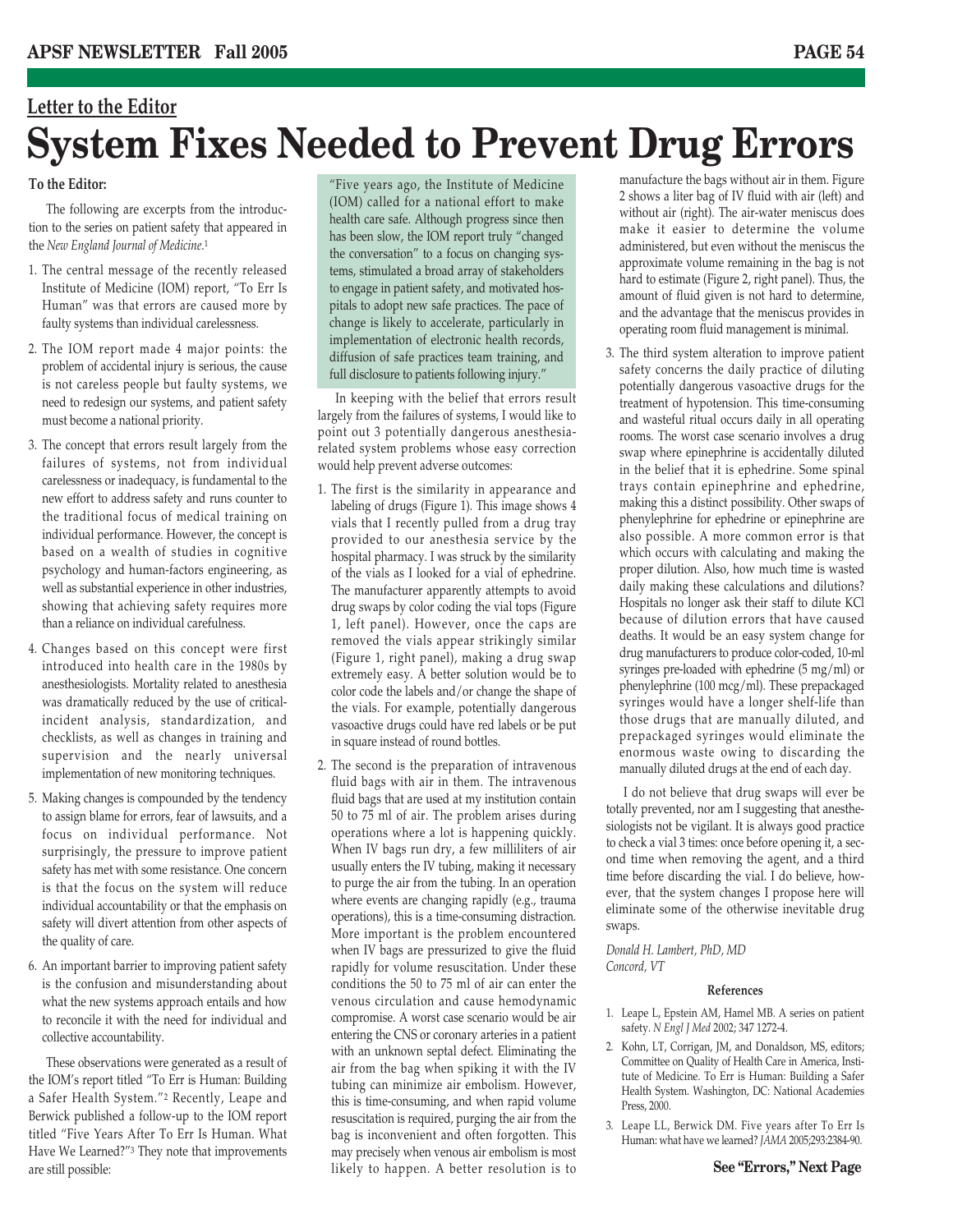### **Look Alike Vials May Contribute to Errors**

**"Errors," From Preceding Page**



*Figure 1: This image shows the similarity between vials of ketorolac, midazolam, and ephedrine. The two leftmost vials of each panel are ketorolac. One of the vials of ketorolac has a black label and the other a lavender label. Both ketorolac vials have a gray cap. Midazolam has a yellow cap and ephedrine has a maroon cap. The colored caps (left panel) help distinguish between the drugs, but once the caps are removed (right panel), the distinctions are less apparent.*



*Figure 2: The left image shows a liter bag of lactated Ringer's solution as provided from the manufacturer. It contains 50 to 75 ml of air. The image on the right shows the same bag with the air having been removed. The air-water meniscus makes it easier to determine the volume administered. However, without the meniscus the approximate volume remaining in the bag is not hard to estimate (right panel). Therefore, the meniscus provides little advantage in assessing the amount of fluid given in the operating room.*

### **A Statement by the Executive Committee of the APSF**

From time to time, the Anesthesia Patient Safety Foundation reconfirms its commitment of working with all who devote their energies to making anesthesia as safe as humanly possible. Thus, the Foundation invites collaboration from all who administer anesthesia, all who supply the tools of anesthesia, and all who provide the settings in which anesthesia is practiced, all individuals and all organizations who, through their work, affect the safety of patients receiving anesthesia. All will find us eager to listen to their suggestions and to work with them toward the common goal of safe anesthesia for all patients.

**Letter to the Editor**

# *Labor Epidural a Privilege?*



#### **To The Editor:**

I found it extremely disheartening to read Dr. Parker's comments regarding the "privilege" of receiving a labor epidural. Since when is an epidural a privilege?

If a laboring patient is in need of an epidural, she should not be denied this service because Dr. Parker needs his rest because he has to work the next day, or because she is a Medicaid patient, and it is not financially worth his while to get up out of bed.

Patients who present at night should receive the same quality of safe anesthesia care as patients who present during daylight.

*Linda E Ferro, CRNA Virginia Beach, VA*

#### **Editor's Note:**

Both Dr. Parker and Ms. Ferro raise important and difficult issues. Labor epidural analgesia has evolved from a procedure prescribed for selected medical indications to the current on-demand, widely available preferred method of labor analgesia. The resources necessary for 24/7 universally available labor epidural analgesia are significant and not always in place. Undeniably, reimbursement and financial support often fall short of covering the cost. Staffing and fatigue must be considered as safety issues as providers struggle with efforts to provide this important service to our laboring obstetric patients.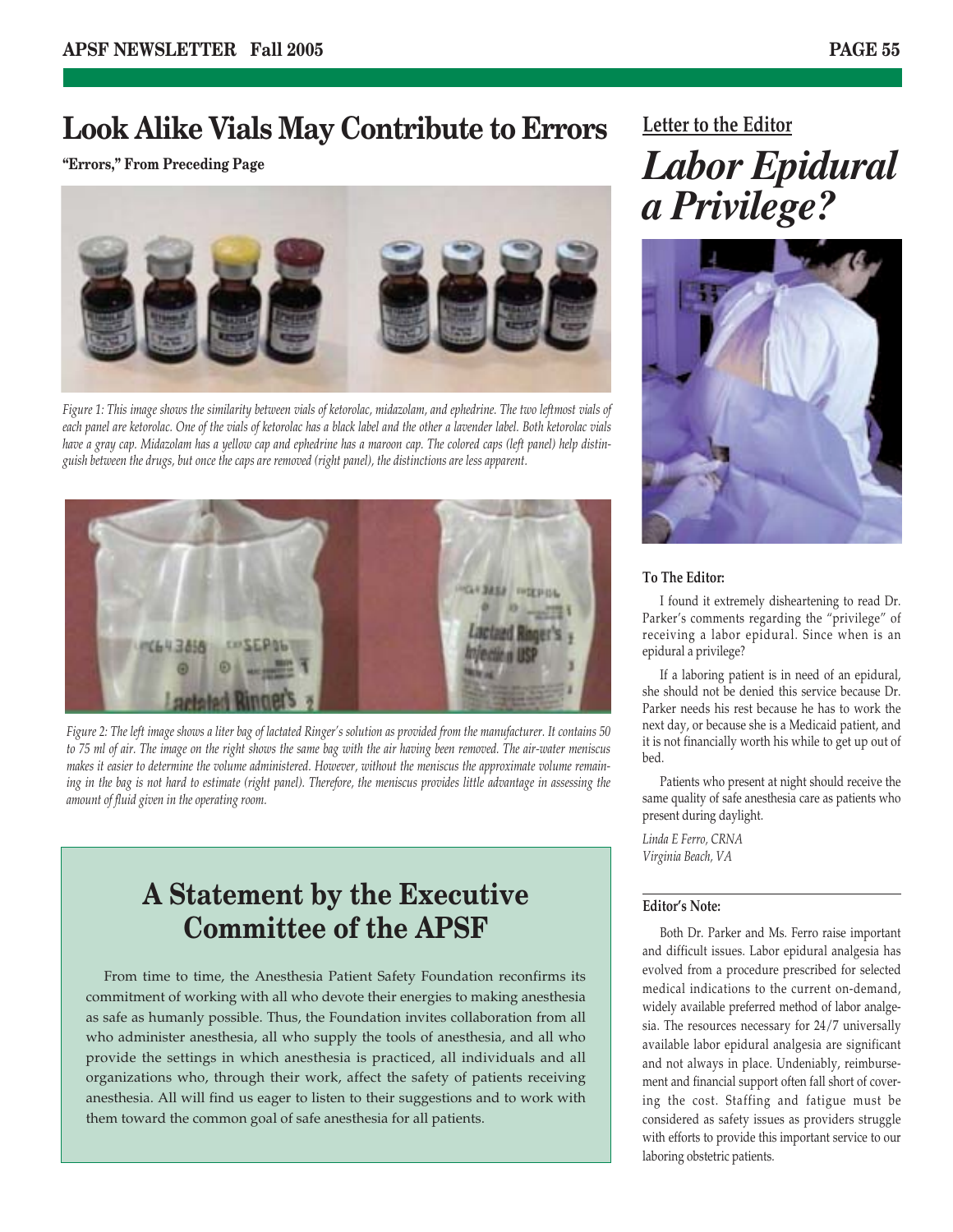# **Letter to the Editor Anesthesia May Predispose Patients to Corneal Abrasions**

#### **To the Editor:**

A newsletter dedicated entirely to patient safety is quite a commendable venture and being a regular reader, I wish to utilize this medium to remind the anesthesiology world of corneal abrasion.

Corneal abrasion under anesthesia is rare, but its occurrence results in foreign body sensation in the eye and significant pain and discomfort that can progress to ocular infection and loss of vision if improperly managed.

Any form of anesthesia that leads to unconsciousness can easily predispose patients to this injury. Risk factors may include long duration surgical procedures, lateral positioning, prone position, as well as head and neck surgeries.

The exact mechanisms of the injuries are not clearly understood, but certain preventive measures appear worthwhile to adopt:

- 1) Pulse oximeter sensors should be placed on the ring or fifth finger because most patients, on emergence from anesthesia, are unlikely to rub their eyes with these fingers.
- 2) In general anesthesia, following induction and immediate loss of consciousness and lid reactivity, the eyes should be taped shut preferably from upper lid down, making sure that the eyelids are properly apposed. This may prevent injury during mask ventilation and laryngoscopy from objects on the anesthesiologist's wrist (watches, bracelets), breast pocket (identity cards), and neck (stethoscope, jewelry).



*Photo courtesy of Richard Hackel, CRA, Kellogg Eye Center, University of Michigan.*



- 3) Use of appropriate sized masks for ventilation as opposed to oversized ones that impinge on the eyes.
- 4) There is no proven benefit in the use of eye ointments under anesthesia, but a dry cornea is more susceptible to abrasion. In high risk cases, a benefit may be obtained, but care must be taken during application to prevent the tip of the applicator from contacting the eye.
- 5) Removal of the occlusive tape of the eye at the end of surgery should be gentle and preferably from the upper eyelid to the lower.

In postoperative clinical situations with a high index of suspicion based on anesthetic events and patient complaints, an ophthalmologic consultation is appropriate.

*Celestine O. Okwuone, MD Hershey, PA*

### **The APSF wishes to express their sincere appreciation to AstraZeneca Pharmaceuticals, LP**



**(www.astrazeneca.com)**

**for their generous support of this issue of the** *APSF Newsletter.*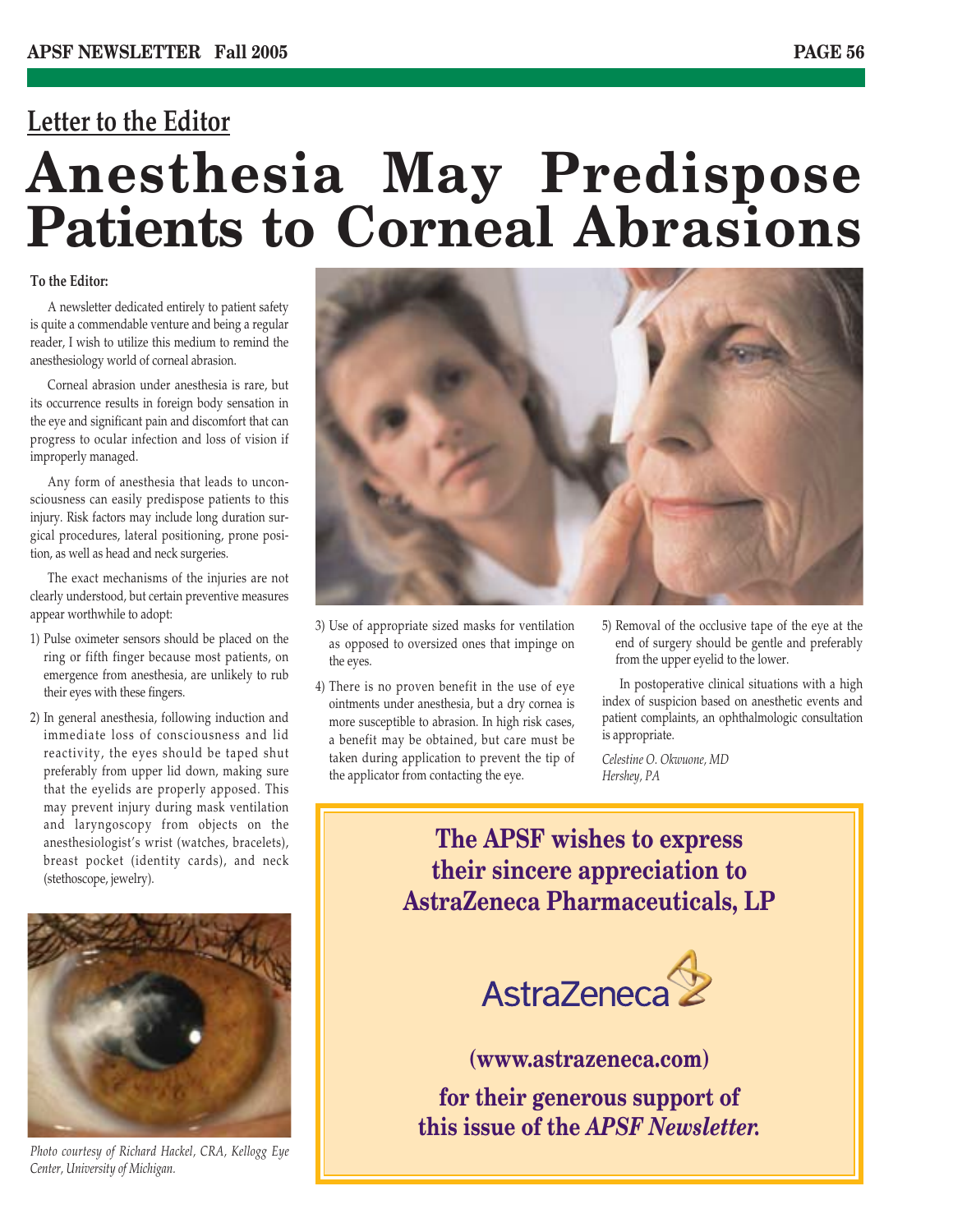# **Letters to the Editor: MRI Monitoring Done Within Room**

#### **To the Editor:**

It is interesting that 50% of the participants at a recent renowned anesthesia society refresher course stated that they monitored patients in an MRI scanner from the scanner control room. This same issue *was recently covered* in the *ASA Newsletter.*

Although I have not given an anesthetic for a MRI in the last 9 years since I retired, I was the principal anesthesiologist doing MRIs at Washington University/Barnes Hospital for 8 years before that, and always monitored the patient from within the scanner itself. The other point is that I usually had the same CRNA working with me, and we both stayed inside the scanner. I am a firm believer in a team approach here.

When we started working with the MRI technicians we were cognizant of their needs, and attempted to help them with a difficult problem when they needed to perform magnetic imaging on a patient who could not remain immobile for the time of the exam. We first started with children and progressed to adults. The MRI technicians were also very helpful to us, and soon allowed us to bring our equipment, although not specialized, into the scanner and showed us where we could safely place the equipment. Recognizing the limitations of the scanner is most important for non-MRI personnel. Having personnel who are accustomed to working inside a scanner is critical.

We learned key lessons about what was compatible with the scanner and what was not. I became the infusion pump when we found out that not every infusion pump works inside the scanner. One of the things to do is to set up a mock MRI scan and try the equipment out and make sure it works first. You should monitor everything inside the scanner just as you do in an OR.

We administered multiple anesthetics for pediatric radiation therapy, which share many of the same considerations, except that you cannot remain inside the generator room while the radiation is being administered, but we were behind the safety screen with a chest stethoscope on the patient's chest plus all the other monitoring for the brief radiation time. If things are not going well with an individual case, do not be afraid to quit and come back another day. We even anesthetized a 34-year-old adult silverback gorilla for an MRI in a regular scanner the same way.

Personnel should not be concerned about the magnetic radiation affecting them as long as they take their credit cards out of their pocket. It has not affected my 21-year-old total hip replacements either. The ASA cannot and should not relax its standard of having anesthesia personnel present in the room during the administration of anesthesia.

*Bernard C. DeLeo, MD Sun City Center, FL*

# *Radiation Therapy Removes Anesthesia Provider from the Treatment Room*

#### **To the Editor:**

I am writing to comment on a letter which appeared in the Summer 2005 issue of the *APSF Newsletter* titled "Stand Nearby in the MRI" and the ASA basic monitoring standard pertaining to the continuous presence "in the room" of qualified anesthesia personnel throughout the conduct of all general anesthetics, regional anesthetics, and monitored anesthesia care. I agree with Dr. Kempen that anesthesiologists and nurse anesthetists should remain within the MRI suite, or "magnet room," at the patient's side throughout the conduct of general anesthesia or sedation during the conduct of MRI procedures.

However, as a pediatric anesthesiologist I am aware of at least 2 specific types of anesthetic cases in which it is unsafe and frankly contrary to radiation safety and health department standards to physically remain "in the room" with a patient throughout the entire anesthetic or sedation case: use of radiation therapy using high-energy x-rays to treat various types of tumors and malignancies, and the use of what is known as a "gamma knife" (focused and directed gamma radiation from radioisotopes) to treat different tumors and vascular lesions. In both instances, when anesthesia or deep sedation is required (usually for pediatric patients), the anesthesiologist must "remotely" monitor the patient via an adjoining room, but beyond sealed doors using a combination of electronic physiologic monitors (including all basic and standard ASA monitors) and either a closed circuit video camera that is aimed at the patient and monitors in the treatment room or a specially prepared window.

Having participated in a number of these cases, I am convinced that the spirit of appropriate ASA monitoring standards is being met, and in fact, the anesthesiologist is typically even more vigilant than

normal because of the forced separation and distance from the patient. I have discussed the complex regulatory issues and standards with our colleagues in radiation oncology, and it appears clear that an anesthesiologist would be in violation of a variety of standards\* to attempt to remain physically with a patient in a radiation therapy or "gamma knife" room, not to menand predictable health risks that the anesthesiologist would incur. This is particularly true in the case of radiation therapy using high energy x-rays, as patients who undergo this therapy generally require daily treatment for a period of weeks. I believe it would be completely inappropriate to deny children (and likely a few adults) who require radiation therapy this palliative or curative treatment because of an apparent conflict with the ASA basic monitoring standard on the issue of continuous presence "in the room" throughout the conduct of all anesthetics.

As we look to the future and various technological advances that may be on the horizon, I think it is likely there will be other types of procedures for which the anesthesiologist or other anesthesia care provider will not be able to physically remain "in the room" with the patient throughout the anesthetic. Perhaps it is time that the ASA consider revising the wording of the basic monitoring standard on anesthesia provider presence to acknowledge and allow for alternative monitoring arrangements when physical presence is unsafe and contrary to other regulations and standards.

*Timothy W. Martin, MD, MBA Little Rock, AR*

\*The Nuclear Regulatory Commission apparently regulates the safe use, handling, and exposure to radioisotopes. The various state health departments regulate exposure to high energy x-rays produced in an accelerator for radiation therapy, and although the standards vary from state to state, the radiation oncologists I spoke with were not aware of any state where a person other than the patient is permitted to remain within the actual treatment room during exposure of the patient to therapeutic x-rays.

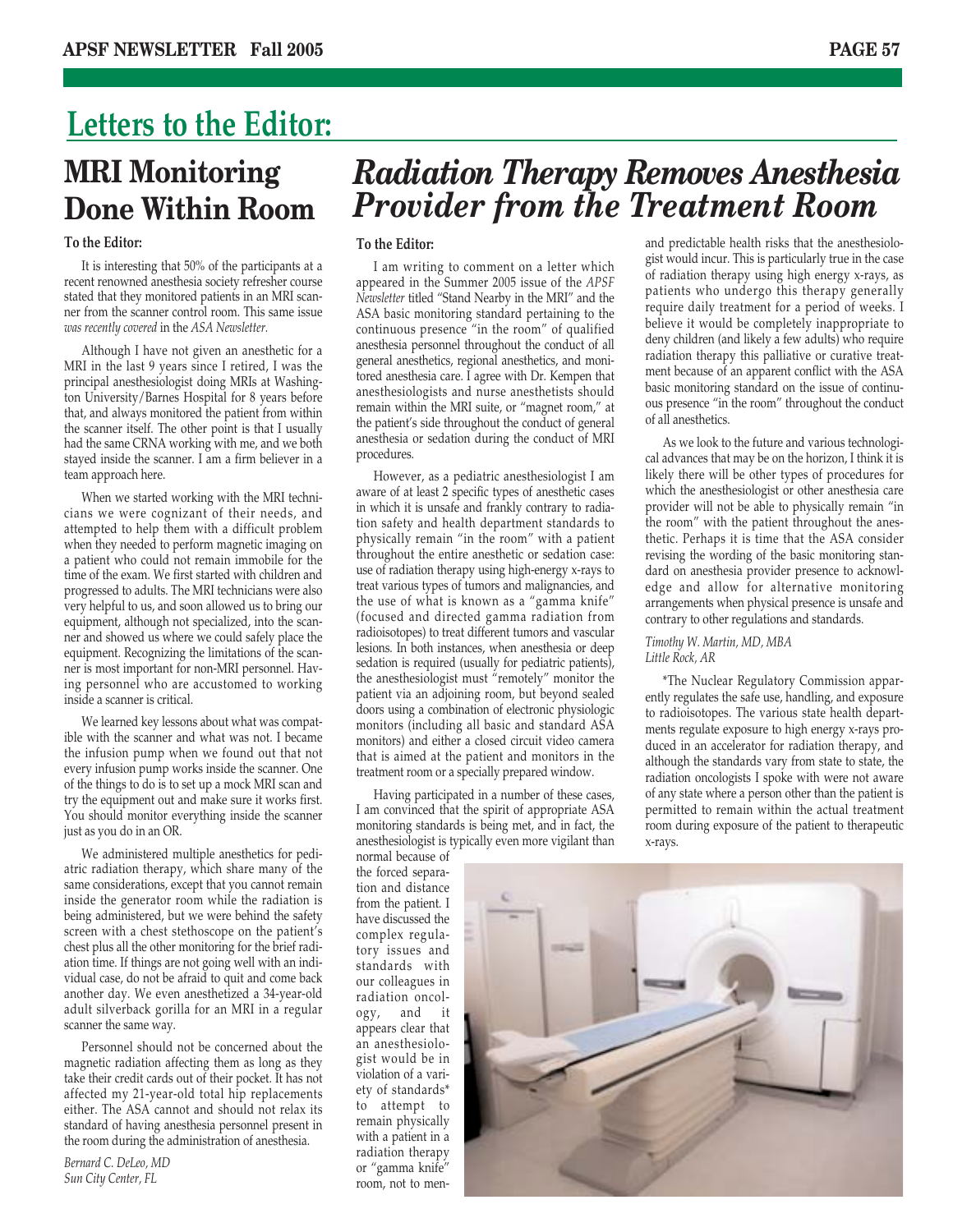# **Letters to the Editor:**

# **Where Do You Draw the Line?**

#### **To the Editor:**

After reading Dr. Lee's "Letter to the Editor" in the *APSF Newsletter,* I felt compelled to write one myself. A few years ago I made a presentation at one of our departmental Morbidity & Mortality meetings regarding "Where Do You Draw the Line?" Dr. Lee's letter also addresses this issue. Too many times the focus is not on the patient and his or her welfare, but instead on whether we are on time with the schedule or whether we can set a new record for turnover time between cases. While performing an anesthetic in a timely fashion is important, I do not feel this should be the focus. No one wants to cancel a case because of last minute findings, but many elective cases are still being done without appropriate test results or actually listening to breath sounds. Obviously, we get away with these transgressions, but luck is not always on our side. Trying to proceed with an anesthetic after treating the patient as if they were one of your own family members (there truly is more thoroughness) is the best way to keep our priorities in line. Pressure to produce from the facility and pressure to keep the surgeon happy should not be the guidelines!

Working in a facility that trains anesthesiology residents and CRNA students adds extra pressure to our need for proper priorities. We are setting the example for these future providers. We have the duty to teach them what proper vigilance and practice entails. As anesthesia providers, our main focus needs to be on doing our best to prevent any harm to the patient. This basic premise actually encompasses a lot. It covers everything from thorough room set-up and anesthesia machine check to essential pre-anesthetic assessment and documentation. Also covered is the need for paying attention to the fundamental tasks of proper positioning, organization, and monitoring. This premise includes keeping the patient properly anesthetized, whatever technique is chosen, from local/sedation, regional, general anesthesia (mask, LMA, or ETT) and the many ranges in between. Vigilant patient monitoring throughout every case is essential. This can only be accomplished if our focus is on "doing our best to prevent any harm to the patient."

Also included in this focus would be regularly reviewing new research and keeping ourselves up to date. I wish I could honestly say that all anesthesia providers have the required focus and priority setting, but unfortunately, many have allowed their "line" to slip beyond what is safe and actually acceptable.

Perhaps, my getting up on my soapbox will be seen as too idealistic, but I sincerely hope not. I hope each of us re-evaluates where we draw our own lines and attempts to relocate them to a safer practice.

*Margaret D. Franchi, CRNA, MS Royal Oak, MI*

# *Brain is Target Organ for Anesthesia*

#### **To the Editor:**

The article "Down But Not Out; Doctors Disagree How to Best Keep Patients from Awakening during Surgery," which recently appeared in the *US News and World Report,* was an excellent translation of technical lingo for the lay reader, but missed the fundamental point about BIS monitoring.1 The brain is the target organ for anesthesia. The traditional signs of depth of "sleep" (i.e., heart rate, blood pressure, breathing rate, tearing, grimacing, movement, and so forth), upon which I relied for the first 22 years of my career, do NOT measure the target organ.

Anesthesia is sometimes defined as, "the art of the controlled overdose." Knowing that the traditional signs may be inaccurate, anesthesiologists are obliged to routinely over-medicate for fear of under-medicating. A recent study by Monk et al.2 associates a BIS value of less than 45 for more than 2 hours anesthesia time with an **increased** 1-year mortality.

While awareness under anesthesia is indeed a significant problem, practicing anesthesia without a BIS monitor may be a lethal problem!

**Check out the Virtual Anesthesia Machine Website and the APSF Anesthesia Machine Workbook at www.anest.ufl.edu/vam**



Curiously, I have heard all of the arguments against BIS monitoring that I heard 26 years ago when I introduced the automatic blood pressure device (Dinamap®) to my hospital. The most telling argument then, as it is today, is, "If they have a machine that can take the blood pressure, for what will they need an anesthesiologist?" The Luddites are still with us. Dr. Sinclair was on the mark when he said, "Why not use the technology?" Fear of losing what remains of one's professional status is the obvious answer.

*Barry L. Friedberg, MD Corona del Mar, CA* 

#### **References**

- 1. Comarow A. Down but not out; doctors disagree how to best keep patients from awakening during surgery. *US News & World Report* 2005;139(5):52.
- 2. Monk TG, Saini V, Weldon BC, Sigl JC. Anesthetic management and one-year mortality after noncardiac surgery. *Anesth Analg* 2005;100:4-10.

*SUPPORT YOUR APSF Your contribution is appreciated!*

*Look for the APSF at the 2005 ASA Meeting in Atlanta, Georgia, October 22-26, 2005!*

- *Copies of Back Newsletters*
- *Exhibit Booth*
- *APSF Representatives*
- *Make a Donation*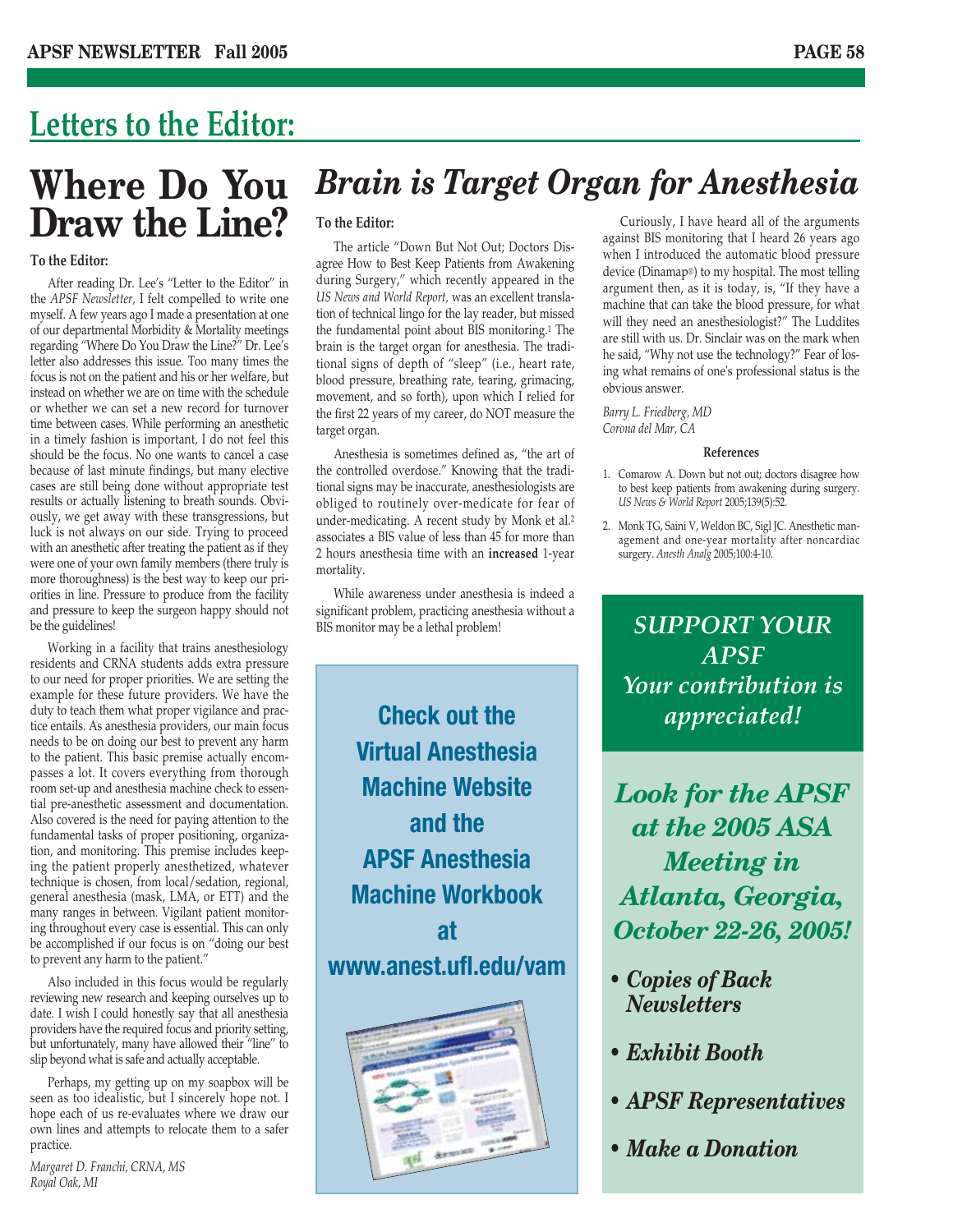# **Letters to the Editor:**

# **Reader Weighs in on 3 Letters**

#### **To the Editor:**

Thank you for your very informative Summer 2005 issue. It brought a few points to mind.

- 1) The letter "PCA Presents Serious Risks" recalled an incident in my hospital. I had delivered a man after abdominal surgery to the PACU with PCA orders. After some time his nurse called me over for help. The patient's nephew, an orthopedic resident in the hospital, was standing over his bed, pushing the PCA button while the patient was sound asleep. The nurse had tried in vain to stop him. I asked what he was doing, and his response was that he knew his uncle was in pain, but was too sleepy to push the button himself! After carefully explaining to the resident that a sleeping patient was his own safety control, I resolved to change my preoperative talk to patients. I had always told them how PCA worked, but since then I have also emphasized to the families that helping their loved one with the button could kill them. If doctors are unaware of the risk, certainly lay people are.
- 2) I am genuinely surprised that health care professionals are still reusing needles and syringes. During my residency (back in the 1980s), we routinely reused needles and syringes. In fact, we replaced syringes only when the numbers wore off! But with the rise of the AIDS epidemic that practice stopped, almost instantly. Perhaps, because we're in New York and had a huge awareness of the problem, it was easier for us. There is really no excuse for the practice continuing 20 years later. Needles and syringes cannot cost that much!
- 3) I wholeheartedly support Drs. Lee and Parker who talked about fatigue in practitioners. As a resident I was aware of being extremely tired after call and have never supported the theory that there is now poor care continuity because of the 80-hour work week, and the "if I did it, you can" mentality with respect to working ridiculous hours. Finances really are at the root of these opinions. My response is get more people on the job to help spread the work and decrease the negative impact on everyone (yes, even in small hospitals). All you need is one lost patient due to fatigue to put it all in perspective.

Again thanks for a great issue.

*Saundra E. Curry, MD New York, NY*

# *Vigilance is Central*

#### **To the Editor:**

It seems incredible to me that this debate over reading in the OR continues. The emergence of anesthesiology as a valid career choice for the better medical student was not based on income, time off, or the chance to catch up on the latest news while in the operating room. Rather, it was the growing image, due to the efforts of many physicians, of the anesthesiologist as a scientist/practitioner able to "stand tall" in the swirling medical mileau of modern medicine.

Vigilance is the centerpiece of the ASA coat of arms. That means constant watching of the patient, the procedure, and the monitors. We must not rely on the beeps and buzzes of our electronic marvels.

Our image in the medical community is fragile and constantly tested. We must not betray the vital function we supply to the trusting patient. All the outcome studies in the world do not justify this ethical lapse.

We can do better!

*W. Sterrett Foster, MD Louisville, KY*

### **Stay Interested in Your Patient's Care**

#### **To the Editor:**

I would like to respond to the reader who has softened his view on reading in the OR. I am in total agreement that the image we project is important. However, I am more concerned with honoring the oath we gave, to give each of our patients our undivided attention and total commitment to their care.

I have yet to meet anyone who can "multitask" outside of the tasks at hand and not have one or the other suffer. I cannot find a way to justify giving complex cases 100% of our attention, while the ASA 1 or 2 patient with whom you may be "stuck in a dark room for a couple of hours" be given less attention.

I can tell you without doubt the people who routinely read while trying to administer an anesthetic put aside their reading material during a "patient request"case and give their undivided attention to their friend. No other patient deserves any less, as they are someone's friend, father, mother, or child.

If you are unable to keep yourself interested in your patients' care, maybe you should be in another profession, one that does not involve life.

*Linda Hobbs Dalton, GA*

# **Fatigue Has Been a Problem for Many Years–** *Time for a Change*

#### **To the Editor:**

Your article, "Fatigue and the Practice of Anesthesiology" is not oniy timely, but struck a personal note with me.

As an intern at the University of Pittsburgh Health Sciences Center from July 1955



to June 1956, I worked 36 hours on, 12 hours off, for 365 days—no holidays, no vacations, no sick time. This resulted in 126 hours a week, or 540 hours a month. It took some getting used to, but we all survived, and to the best of my knowledge, so did our patients. But the quality of care had to be seriously compromised toward the end of those 36 hour shifts.

Years later, as a full Professor at the University of Virginia Medical Center, I was still, at age 50, pulling 48 hour weekends on a routine basis. On the fourth of July weekend, 1976, that involved 21 back-to-back major emergencies, which allowed me a total of 45 minutes of sleep (in 3 periods of 15 minutes each) on a stretcher, and 1 cold cheeseburger in 34 hours of virtually constant anesthesia administration. I realized my fatigue and faltering competence when an answer to a simple telephone question came out in the wrong sequence of words, and an attempt to go from one room to another resulted in my walking into the door frame. At this period, I called for back up, and went home to bed.

There can be no conceivable legitimate excuse, short of a mass casualty disaster, for ever requiring people to work such hours. One hopes the people who make out such schedules will read, and heed, this article. How I wish the *APSF Newsletter* had been published back in the 60s and 70s! Well done!

*Terring Heironithus III, MD Professor of Anesthesiology (retired) University of Virginia Medical Center West Virginia University HSC*

*Improved APSF web site:* **www.apsf.org**